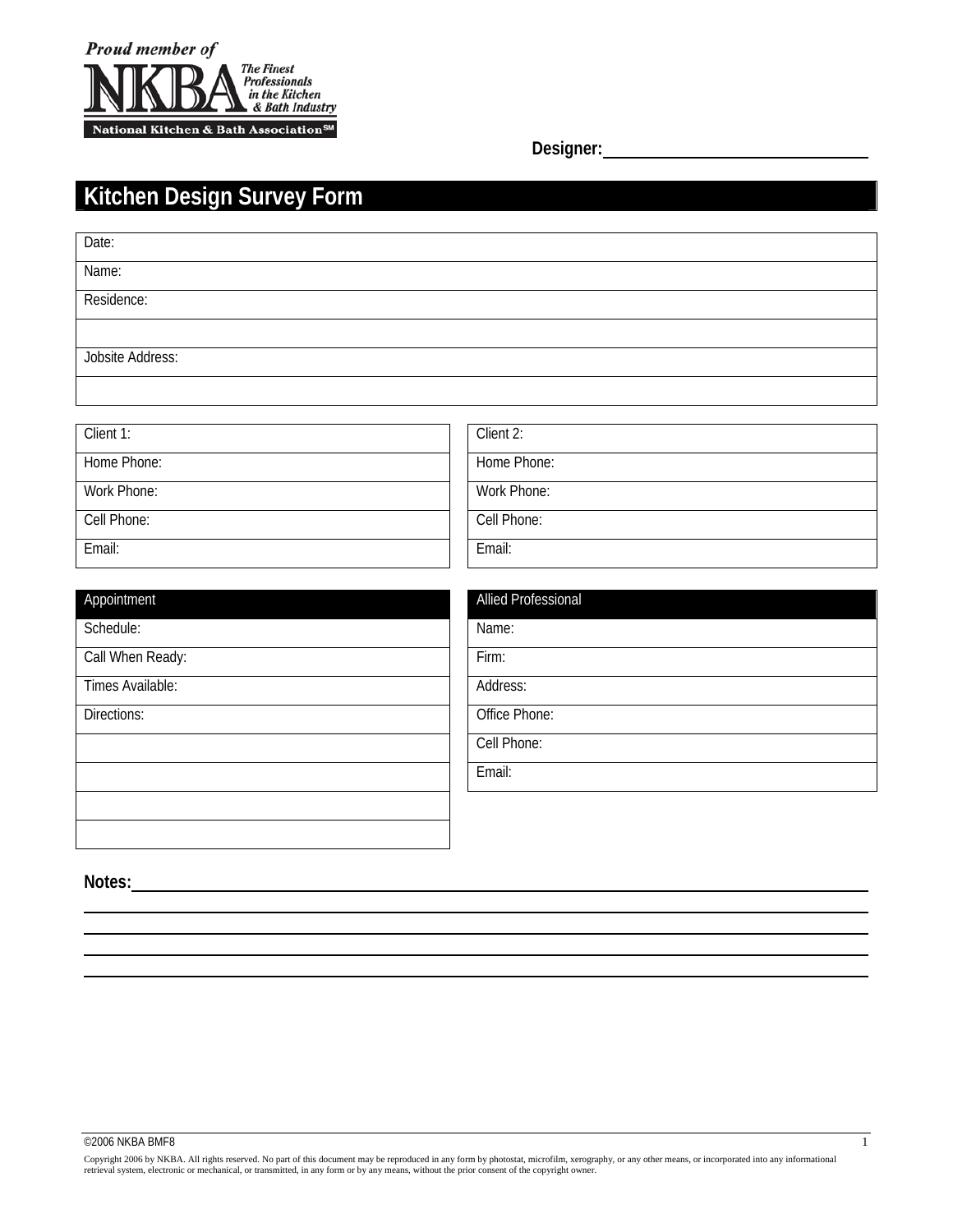## **General Client Information**

|                                                        | What type of project is this? Renovation New Construction                                                                                                                                                                            |                                                                                                                                                                                                                                |                                                                                                                                                                                                                                |
|--------------------------------------------------------|--------------------------------------------------------------------------------------------------------------------------------------------------------------------------------------------------------------------------------------|--------------------------------------------------------------------------------------------------------------------------------------------------------------------------------------------------------------------------------|--------------------------------------------------------------------------------------------------------------------------------------------------------------------------------------------------------------------------------|
| Have you ever purchased a kitchen before? Ves No       |                                                                                                                                                                                                                                      |                                                                                                                                                                                                                                |                                                                                                                                                                                                                                |
|                                                        | When would you like to start the project?<br><u> </u>                                                                                                                                                                                |                                                                                                                                                                                                                                |                                                                                                                                                                                                                                |
|                                                        |                                                                                                                                                                                                                                      | How much time do you / will you spend at the jobsite residence? Network and the set of the set of the set of the set of the set of the set of the set of the set of the set of the set of the set of the set of the set of the |                                                                                                                                                                                                                                |
|                                                        |                                                                                                                                                                                                                                      | How did you learn about our firm? And the state of the state of the state of the state of the state of the state of the state of the state of the state of the state of the state of the state of the state of the state of th |                                                                                                                                                                                                                                |
|                                                        |                                                                                                                                                                                                                                      |                                                                                                                                                                                                                                |                                                                                                                                                                                                                                |
|                                                        | Do you plan on retaining an interior designer or architect to assist in the kitchen planning?                                                                                                                                        |                                                                                                                                                                                                                                |                                                                                                                                                                                                                                |
|                                                        | If so, Name: <u>contract the contract of the contract of the contract of the contract of the contract of the contract of the contract of the contract of the contract of the contract of the contract of the contract of the con</u> |                                                                                                                                                                                                                                |                                                                                                                                                                                                                                |
|                                                        |                                                                                                                                                                                                                                      | Do you have a specific builder/contractor or other subcontractor/specialist with whom you would like to work?                                                                                                                  |                                                                                                                                                                                                                                |
|                                                        | If so, Name: <u>the contract of the contract of the contract of the contract of the contract of the contract of the contract of the contract of the contract of the contract of the contract of the contract of the contract of </u> |                                                                                                                                                                                                                                | Phone: The contract of the contract of the contract of the contract of the contract of the contract of the contract of the contract of the contract of the contract of the contract of the contract of the contract of the con |
|                                                        | What portion of the project, if any, will be your responsibility?                                                                                                                                                                    |                                                                                                                                                                                                                                |                                                                                                                                                                                                                                |
| 10.                                                    | What budget range have you established for your kitchen project?                                                                                                                                                                     |                                                                                                                                                                                                                                |                                                                                                                                                                                                                                |
| $5,000 - $10,000$                                      | $\Box$ \$10,000 -\$20,000                                                                                                                                                                                                            | $\sqrt{$}320,000 - $40,000$                                                                                                                                                                                                    | $540,000 - $60,000$                                                                                                                                                                                                            |
| $560,000 - 175,000$                                    | $575,000 - $100,000$                                                                                                                                                                                                                 | $5100,000 +$                                                                                                                                                                                                                   |                                                                                                                                                                                                                                |
| 11.                                                    |                                                                                                                                                                                                                                      |                                                                                                                                                                                                                                |                                                                                                                                                                                                                                |
|                                                        |                                                                                                                                                                                                                                      |                                                                                                                                                                                                                                |                                                                                                                                                                                                                                |
|                                                        |                                                                                                                                                                                                                                      | Do you plan on renting the jobsite residence?<br>The second state of the second state of the second state of the second state of the second state of the second                                                                |                                                                                                                                                                                                                                |
| 12.                                                    |                                                                                                                                                                                                                                      | What family members will share in the final decision-making process?                                                                                                                                                           |                                                                                                                                                                                                                                |
| 13.                                                    | Would you like our firm to assist you in securing project financing? □ Yes □ No                                                                                                                                                      |                                                                                                                                                                                                                                |                                                                                                                                                                                                                                |
| 14.                                                    |                                                                                                                                                                                                                                      |                                                                                                                                                                                                                                |                                                                                                                                                                                                                                |
|                                                        |                                                                                                                                                                                                                                      |                                                                                                                                                                                                                                |                                                                                                                                                                                                                                |
| 15.                                                    |                                                                                                                                                                                                                                      | What do you like most about your present kitchen? University of the control of the control of the control of the control of the control of the control of the control of the control of the control of the control of the cont |                                                                                                                                                                                                                                |
|                                                        |                                                                                                                                                                                                                                      |                                                                                                                                                                                                                                |                                                                                                                                                                                                                                |
| 16. Sustainable design ideas important to your family: |                                                                                                                                                                                                                                      |                                                                                                                                                                                                                                |                                                                                                                                                                                                                                |
| □Use of "Green" Products                               |                                                                                                                                                                                                                                      | General products made from recycled materials: □ Cabinets □ Counters □ Floors □ Building Materials                                                                                                                             |                                                                                                                                                                                                                                |

| Wood products supplied by environmentally responsible manufacturers |  |  |  |  |
|---------------------------------------------------------------------|--|--|--|--|
| Special water conservation products:                                |  |  |  |  |
| Energy efficient appliances:                                        |  |  |  |  |
| □ Energy efficient lighting systems:                                |  |  |  |  |
| □ Sustainable design details incorporated into the plan:            |  |  |  |  |
| □ Areas for recycling waste incorporated into the plan:             |  |  |  |  |

17. *If you are remodeling:* Is there a room addition planned? Ves ONo

a. When was the house built? How old is the present kitchen?

b. Are you considering relocating  $\square$  windows  $\square$  doors  $\square$  walls in your new plan?

#### 18. *If you are building a new home:*

- a. Are you able to relocate  $\square$  windows  $\square$  doors  $\square$  walls at this stage of construction?  $\square$  Yes  $\square$  No
- b. Are you able to relocate walls at this stages of construction  $\Box$  Yes  $\Box$  No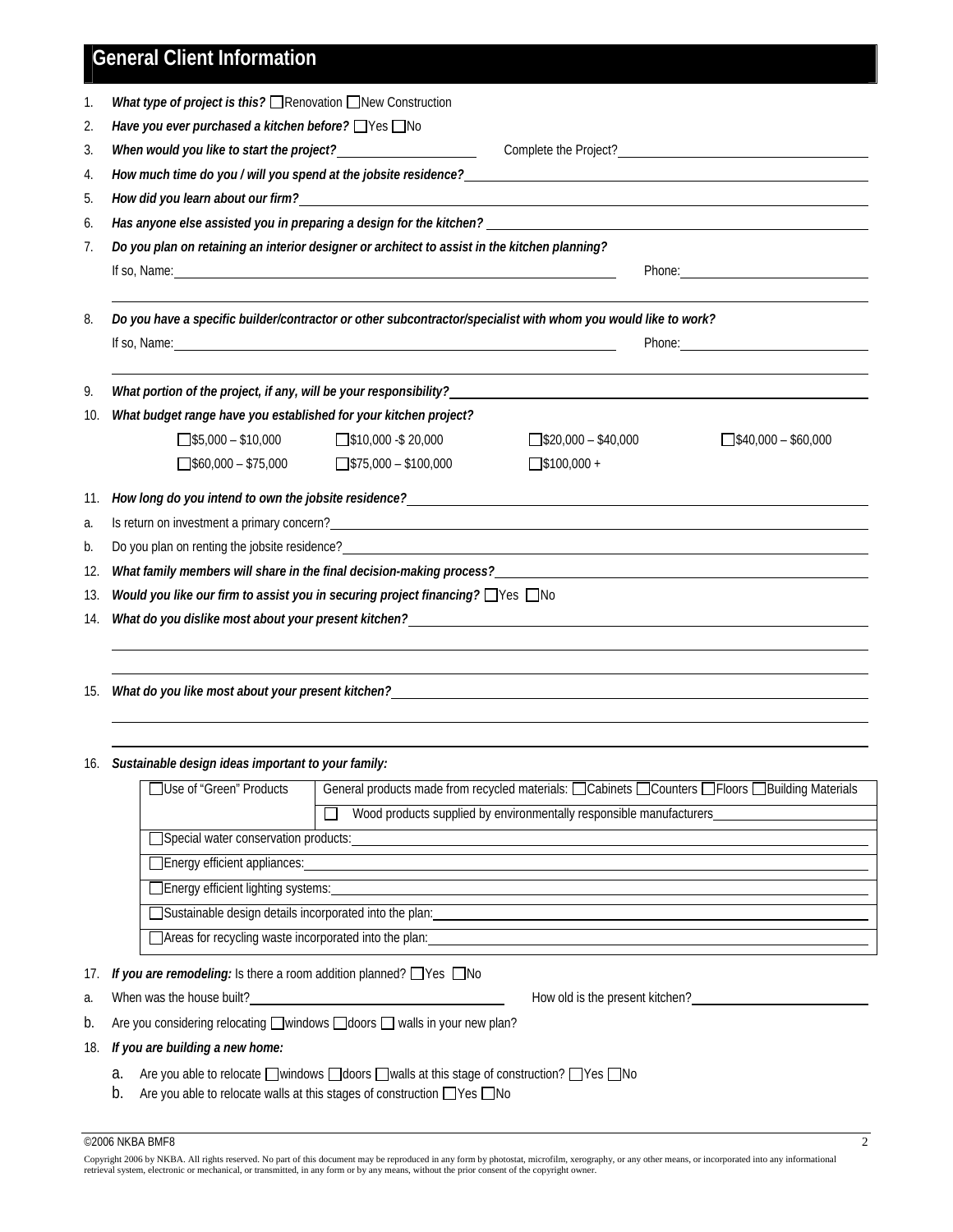# **Specific Kitchen Questions**

1. *How many household members? Are you planning on enlarging your family while living here?* Nes

|                                                                                                                                                                                                                                        | Age | Handed            | Height                            | <b>Physical Limitations/Mobility Aids</b>                                                                                                                                                                                      |
|----------------------------------------------------------------------------------------------------------------------------------------------------------------------------------------------------------------------------------------|-----|-------------------|-----------------------------------|--------------------------------------------------------------------------------------------------------------------------------------------------------------------------------------------------------------------------------|
|                                                                                                                                                                                                                                        |     | $\Box$ R $\Box$ L |                                   |                                                                                                                                                                                                                                |
|                                                                                                                                                                                                                                        |     | $\Box$ r $\Box$ l |                                   |                                                                                                                                                                                                                                |
|                                                                                                                                                                                                                                        |     | $\Box$ R $\Box$ L |                                   |                                                                                                                                                                                                                                |
|                                                                                                                                                                                                                                        |     | $\Box$ R $\Box$ L |                                   |                                                                                                                                                                                                                                |
|                                                                                                                                                                                                                                        |     | $\Box$ R $\Box$ L |                                   |                                                                                                                                                                                                                                |
|                                                                                                                                                                                                                                        |     | $\Box$ r $\Box$ l |                                   |                                                                                                                                                                                                                                |
|                                                                                                                                                                                                                                        |     | $\Box$ R $\Box$ L |                                   |                                                                                                                                                                                                                                |
| How many pets in your household?<br><u>Letter and the set of the set of the set of the set of the set of the set of the set of the set of the set of the set of the set of the set of the set of the set of the set of the set of </u> |     |                   | What Types?<br><u> Universely</u> | Names: and the contract of the contract of the contract of the contract of the contract of the contract of the contract of the contract of the contract of the contract of the contract of the contract of the contract of the |
| Do any frequent guests have physical limitations?<br>Solution by the same product of the same product of the same product of the same product of the same product o                                                                    |     |                   |                                   |                                                                                                                                                                                                                                |
| Personal information about the kitchen:                                                                                                                                                                                                |     |                   |                                   |                                                                                                                                                                                                                                |
| What is the typical pattern of cooking in your household?                                                                                                                                                                              |     |                   |                                   |                                                                                                                                                                                                                                |
|                                                                                                                                                                                                                                        |     |                   |                                   |                                                                                                                                                                                                                                |
|                                                                                                                                                                                                                                        |     |                   |                                   |                                                                                                                                                                                                                                |
|                                                                                                                                                                                                                                        |     |                   |                                   |                                                                                                                                                                                                                                |
|                                                                                                                                                                                                                                        |     |                   |                                   |                                                                                                                                                                                                                                |
|                                                                                                                                                                                                                                        |     |                   |                                   |                                                                                                                                                                                                                                |
|                                                                                                                                                                                                                                        |     |                   |                                   |                                                                                                                                                                                                                                |
| Another arrangement. Describe: 1988. The contract of the contract of the contract of the contract of the contract of the contract of the contract of the contract of the contract of the contract of the contract of the contr         |     |                   |                                   |                                                                                                                                                                                                                                |
| What about clean-up?                                                                                                                                                                                                                   |     |                   |                                   |                                                                                                                                                                                                                                |
|                                                                                                                                                                                                                                        |     |                   |                                   |                                                                                                                                                                                                                                |
|                                                                                                                                                                                                                                        |     |                   |                                   |                                                                                                                                                                                                                                |
| Clean-up is done by someone who does not cook. Describe: example and content to the second service of the second                                                                                                                       |     |                   |                                   |                                                                                                                                                                                                                                |
|                                                                                                                                                                                                                                        |     |                   |                                   |                                                                                                                                                                                                                                |
| Another arrangement. Describe: www.article.com/www.article.com/www.article.com/www.article.com/www.article.com/                                                                                                                        |     |                   |                                   |                                                                                                                                                                                                                                |
|                                                                                                                                                                                                                                        |     |                   |                                   |                                                                                                                                                                                                                                |
| Primary Cook:                                                                                                                                                                                                                          |     |                   |                                   |                                                                                                                                                                                                                                |
| Is the primary cook □ left handed □ right handed                                                                                                                                                                                       |     |                   |                                   |                                                                                                                                                                                                                                |
| Does the primary cook have any physical limitation? $\Box$ Yes $\Box$ No                                                                                                                                                               |     |                   |                                   |                                                                                                                                                                                                                                |
| How tall is the primary cook?<br><u> </u>                                                                                                                                                                                              |     |                   |                                   |                                                                                                                                                                                                                                |
| Does the primary cook have any cooking hobbies/specialty cooking preferences?                                                                                                                                                          |     |                   |                                   |                                                                                                                                                                                                                                |
| □gourmet □baking □ethnic □grilling □bulk cooking to freeze                                                                                                                                                                             |     |                   |                                   |                                                                                                                                                                                                                                |
| $\Box$ other: $\Box$                                                                                                                                                                                                                   |     |                   |                                   |                                                                                                                                                                                                                                |
|                                                                                                                                                                                                                                        |     |                   |                                   |                                                                                                                                                                                                                                |
|                                                                                                                                                                                                                                        |     |                   |                                   |                                                                                                                                                                                                                                |
| Other Family Cooks:                                                                                                                                                                                                                    |     |                   |                                   |                                                                                                                                                                                                                                |
|                                                                                                                                                                                                                                        |     |                   |                                   |                                                                                                                                                                                                                                |
| Who are they?                                                                                                                                                                                                                          |     |                   |                                   |                                                                                                                                                                                                                                |
| Do they □ have a cooking hobby □ assist primary cook with specific task □ share a menu item with primary cook?                                                                                                                         |     |                   |                                   |                                                                                                                                                                                                                                |

#### $\degree$ 2006 NKBA BMF8 3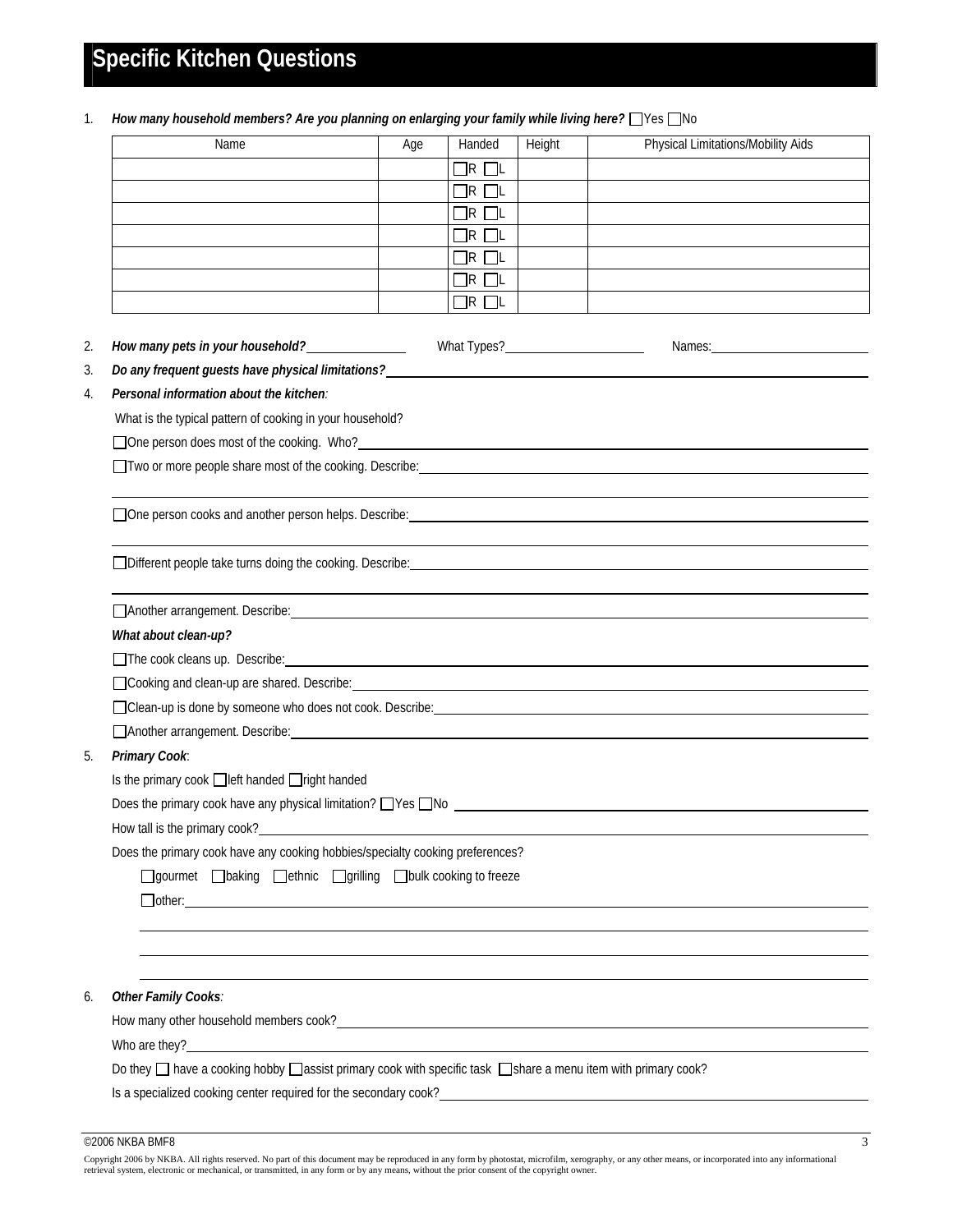|  |  | How does the family use the kitchen for meals at home? |
|--|--|--------------------------------------------------------|
|  |  |                                                        |

 $\Box$ daily heat & serve meals  $\Box$ daily "from scratch" meals  $\Box$ daily "bring in" meals  $\Box$ weekend "quantity" cooking

 $\Box$  weekend family meals  $\Box$  ethnic or specialty cooking (please specify)

| 8.  |                                                                                                                                                                                                                                                            |                                                                                                                                                                                                                                                                                                                                                                                                                                                                                                                                                                                                                   |               |                                                             |                                     |                     |
|-----|------------------------------------------------------------------------------------------------------------------------------------------------------------------------------------------------------------------------------------------------------------|-------------------------------------------------------------------------------------------------------------------------------------------------------------------------------------------------------------------------------------------------------------------------------------------------------------------------------------------------------------------------------------------------------------------------------------------------------------------------------------------------------------------------------------------------------------------------------------------------------------------|---------------|-------------------------------------------------------------|-------------------------------------|---------------------|
|     | □separate table- □new □existing _____________ size _________________ leaf extension ________________ number of seated diners _________                                                                                                                     |                                                                                                                                                                                                                                                                                                                                                                                                                                                                                                                                                                                                                   |               |                                                             |                                     |                     |
|     | □30" counter height □36" counter height □42" counter height                                                                                                                                                                                                |                                                                                                                                                                                                                                                                                                                                                                                                                                                                                                                                                                                                                   |               |                                                             |                                     |                     |
| 9.  | Is the kitchen a socializing space? A contract the contract of the contract of the contract of the contract of the contract of the contract of the contract of the contract of the contract of the contract of the contract of                             |                                                                                                                                                                                                                                                                                                                                                                                                                                                                                                                                                                                                                   |               |                                                             |                                     |                     |
| 10. |                                                                                                                                                                                                                                                            |                                                                                                                                                                                                                                                                                                                                                                                                                                                                                                                                                                                                                   |               |                                                             |                                     |                     |
| 11. | Do you have any furniture that you want in your kitchen?                                                                                                                                                                                                   |                                                                                                                                                                                                                                                                                                                                                                                                                                                                                                                                                                                                                   |               |                                                             |                                     |                     |
|     | □Dining Table- Size?<br>□Dining Table- Size?<br>□Dining Table- Size?<br>□Dining Table- Size?<br>□Dining Table- Size?<br>□Dining Table- Size?<br>□Dining Table- Size?<br>□Dining Table- Size?<br>□Dining Table- Size?<br>□Dining Table-                     |                                                                                                                                                                                                                                                                                                                                                                                                                                                                                                                                                                                                                   |               |                                                             |                                     |                     |
|     |                                                                                                                                                                                                                                                            |                                                                                                                                                                                                                                                                                                                                                                                                                                                                                                                                                                                                                   |               |                                                             |                                     |                     |
|     | 12. How would you like the new kitchen to relate to adjacent rooms?                                                                                                                                                                                        |                                                                                                                                                                                                                                                                                                                                                                                                                                                                                                                                                                                                                   |               |                                                             |                                     |                     |
|     | □Family Room                                                                                                                                                                                                                                               | □Dining Room                                                                                                                                                                                                                                                                                                                                                                                                                                                                                                                                                                                                      |               |                                                             | Family Home Office                  |                     |
|     | Family Media Center                                                                                                                                                                                                                                        | Outdoor Kitchen                                                                                                                                                                                                                                                                                                                                                                                                                                                                                                                                                                                                   |               |                                                             | □Laundry/Hobby Space                |                     |
|     | 14. Designing the kitchen so that it supports your entertainment style is part of the planning process. Tell me which statement fits you best:<br>The caterers come to the home to serve and clean up.<br>Food items that I purchase from outside sources: | I like to be the only one in the kitchen with my guests in a separate space that is away from the kitchen.<br>I like to be the only cook in the kitchen, with my guests close by in a space that opens onto the kitchen.<br>I like my guests to be sitting in the kitchen visiting with me while I cook.<br>I like my guests to help me in the kitchen in meal preparation.<br>I like my guests to help in the clean-up process after the meal.<br>I retain caterers who prepare all meals for entertaining.<br>I stop at the deli/take-out food source to bring part or all of the meal home before entertaining |               |                                                             |                                     |                     |
|     | $\Box$ Appetizers<br>□Desserts                                                                                                                                                                                                                             | $\Box$ Entrees<br>$\Box$ Salads                                                                                                                                                                                                                                                                                                                                                                                                                                                                                                                                                                                   |               | □Soups                                                      |                                     |                     |
| 15. | What secondary activities will take place in your kitchen?<br>□Computer Usage<br>$\Box$ Eating<br>□Growing Plants                                                                                                                                          | Hobbies:<br>$\Box$ Laundry<br>□Liquor/Wine Storage                                                                                                                                                                                                                                                                                                                                                                                                                                                                                                                                                                |               | ■Medicine Center / Use<br>□Message Center<br>□Planning Desk | □Children Playing<br>Study/Homework | □TV /Radio/Media/CD |
| 16. | What is your cycle for shopping for food?<br>$\Box$ Daily                                                                                                                                                                                                  | Twice Weekly                                                                                                                                                                                                                                                                                                                                                                                                                                                                                                                                                                                                      | $\Box$ Weekly | Bi-weekly                                                   |                                     | $\Box$ Monthly      |

 $\degree$ 2006 NKBA BMF8 4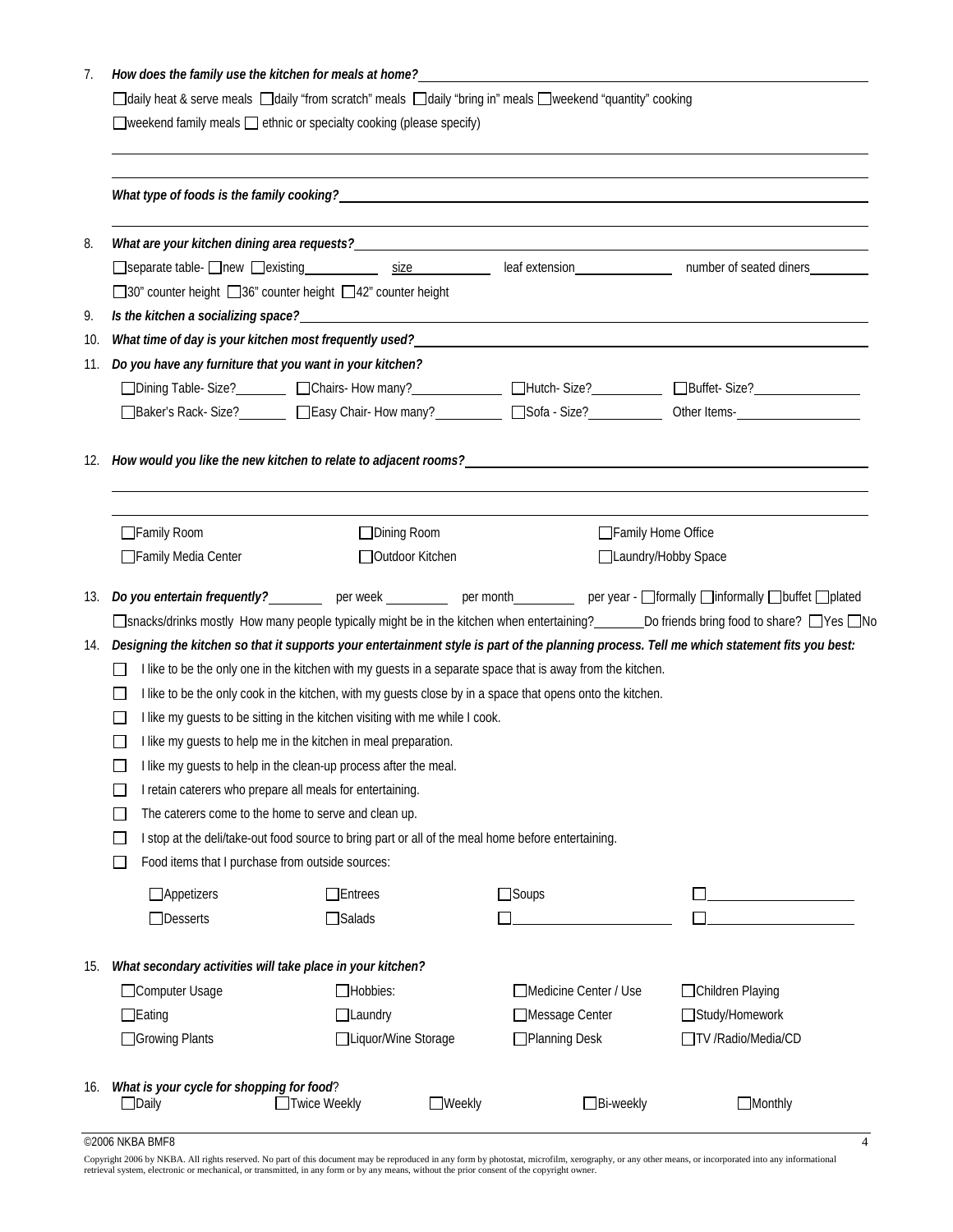| What types of products/materials do you purchase at the grocery/specialty store? |  |  |
|----------------------------------------------------------------------------------|--|--|
|----------------------------------------------------------------------------------|--|--|

Predominantly fresh food purchased for a specific meal. <u>Communication and a second contract of the second</u>

Predominantly fresh/frozen foods purchased for stock.

Traditional pantry boxed/packaged/canned/bottled goods purchased for stock.

Cleaning products stocked in bulk:

□Paper products stocked in bulk: ■ Paper products stocked in bulk:

Other boxed/packaged food items stocked in bulk:

Other:

 $\overline{a}$  $\overline{a}$ 

#### 18. *Where do you presently store:*

|     | <b>Baking Equipment</b>                                                | Flatware                                         | Leftover Containers                           | __Serving Trays                                                                                                                                                                                                                     |
|-----|------------------------------------------------------------------------|--------------------------------------------------|-----------------------------------------------|-------------------------------------------------------------------------------------------------------------------------------------------------------------------------------------------------------------------------------------|
|     | <b>Boxed Goods</b>                                                     | Food Prep Utensils                               | Linens/Towels                                 | Specialty Cooking Vessels (Wok, etc.)                                                                                                                                                                                               |
|     | Canned Goods                                                           | Food Wrapping Materials                          | Non-Refrigerated Fruits/Vegs                  | Other: <u>Communication</u>                                                                                                                                                                                                         |
|     | <b>Cleaning Supplies</b>                                               | _Glassware                                       | Paper Products                                |                                                                                                                                                                                                                                     |
|     | Coffee Station                                                         | <b>Grill Equipment</b>                           | Pet Food                                      |                                                                                                                                                                                                                                     |
|     | Cooking Utensils                                                       | <b>Hand Appliances</b>                           | Pots & Pans                                   | Other: the contract of the contract of the contract of the contract of the contract of the contract of the contract of the contract of the contract of the contract of the contract of the contract of the contract of the con      |
|     | <b>Dishes</b>                                                          | Laundry/Iron Equip                               | Recycle Containers                            | Other: <u>University</u> Other and the University of the University of the University of the University of the University of the University of the University of the University of the University of the University of the Universi |
|     | Legend:                                                                |                                                  |                                               |                                                                                                                                                                                                                                     |
|     | AG=Appliance Garage<br>B=Basement<br><b>BA=Base Cabinet</b>            | <b>BC=Bookcase</b><br>C=Countertop<br>$D = Desk$ | G=Garage<br>L=Laundry Room<br>P=Pantry Closet | <b>T</b> =Tall Cabinet<br>W=Wall Cabinet                                                                                                                                                                                            |
| 19. | What type of specialized storage is desired?                           |                                                  |                                               |                                                                                                                                                                                                                                     |
|     | $\Box$ Bottles                                                         | $\Box$ Display Items                             | $\Box$ Linen                                  | $\Box$ Wine                                                                                                                                                                                                                         |
|     | Bread Board                                                            | $\Box$ Dishes                                    | □Plasticware                                  |                                                                                                                                                                                                                                     |
|     | Bread Box                                                              | □Food Wrappings                                  | □Soft Drink Cans                              |                                                                                                                                                                                                                                     |
|     | Cookbooks                                                              | <b>Slassware</b>                                 | $\Box$ Spice                                  |                                                                                                                                                                                                                                     |
|     | $\Box$ Cutlery                                                         | $\Box$ Lids                                      | $\Box$ Vegetables                             |                                                                                                                                                                                                                                     |
| 20. | What small specialty electrical appliances do you use in your kitchen? |                                                  |                                               |                                                                                                                                                                                                                                     |
|     | $\Box$ Blender                                                         | □ Crock Pot / Slow Cooker                        | $\Box$ Mixer                                  |                                                                                                                                                                                                                                     |
|     | □Can Opener                                                            | Electric Frying Pan                              | $\Box$ Toaster                                |                                                                                                                                                                                                                                     |
|     | □Coffee Grinder                                                        | Food Processor                                   | □Toaster Oven                                 |                                                                                                                                                                                                                                     |
|     | □Coffee Pot                                                            | $\Box$ Griddle                                   | $\square$ Wok                                 |                                                                                                                                                                                                                                     |
|     | □Countertop □Built-in                                                  | $\Box$ Juicer                                    |                                               |                                                                                                                                                                                                                                     |
| 21. | Do you plan on sorting recyclable trash in your kitchen? □ Yes □ No    |                                                  |                                               |                                                                                                                                                                                                                                     |
|     | Number of bins required:                                               |                                                  |                                               |                                                                                                                                                                                                                                     |
|     | Would you like a sorting station in the:                               |                                                  |                                               |                                                                                                                                                                                                                                     |
|     | $\Box$ Kitchen                                                         | □Utility Room                                    | $\Box$ Garage<br>$\Box$ Basement              | <b>Outside</b>                                                                                                                                                                                                                      |

 $^{\circ}$ 2006 NKBA BMF8 5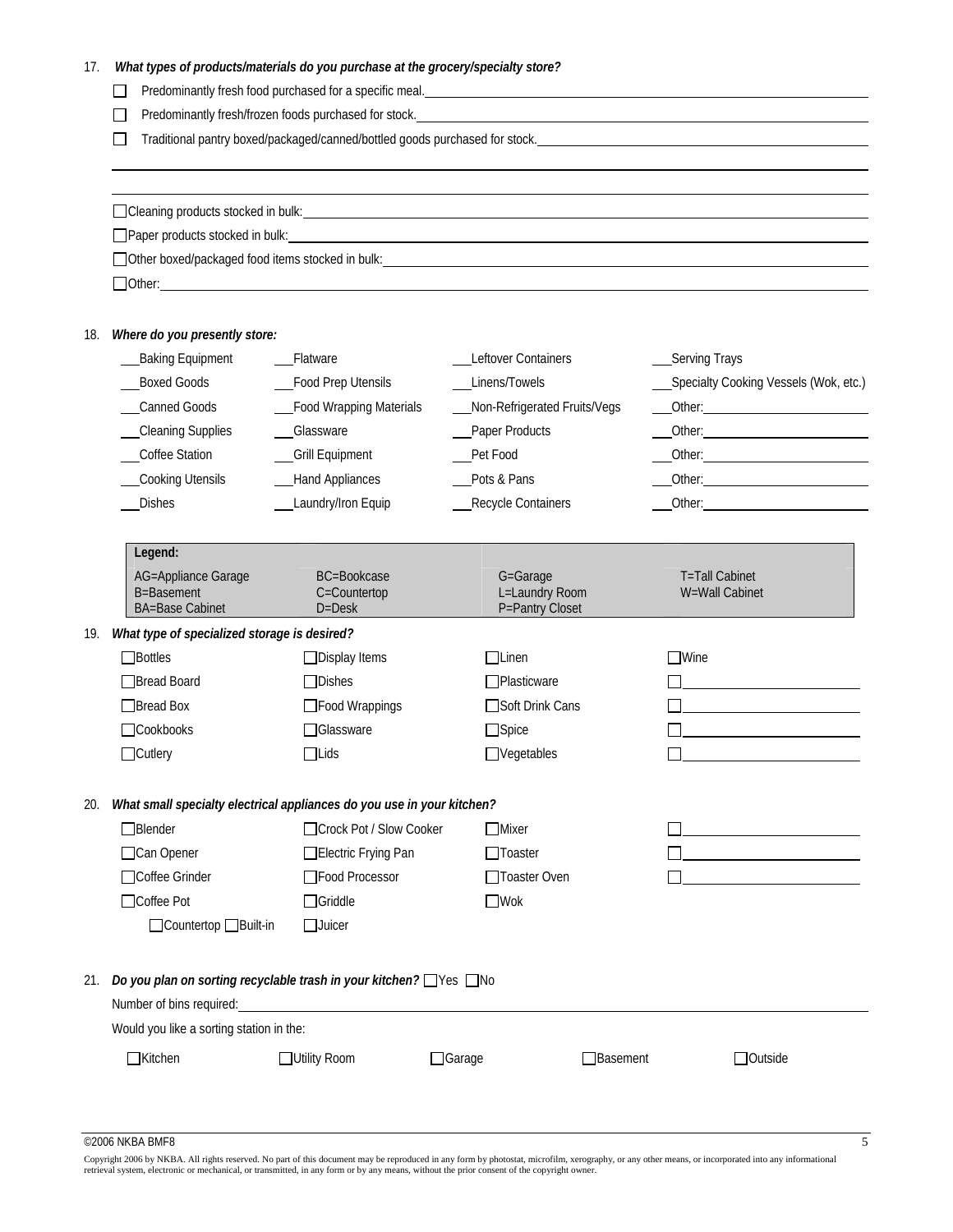## **Design Information**

| American Country        | $\Box$ Asian         | Warm Contemporary                                                                                                                                                                                                              | □Sleek Contemporary |
|-------------------------|----------------------|--------------------------------------------------------------------------------------------------------------------------------------------------------------------------------------------------------------------------------|---------------------|
| □ American Formal       | □ Old World European | Personal Design Statement (Eclectic)                                                                                                                                                                                           | □Traditional        |
|                         |                      |                                                                                                                                                                                                                                |                     |
| And dislike?            |                      | <u> 1989 - Johann Stoff, deutscher Stoffen und der Stoffen und der Stoffen und der Stoffen und der Stoffen und der</u>                                                                                                         |                     |
|                         |                      |                                                                                                                                                                                                                                |                     |
|                         |                      |                                                                                                                                                                                                                                |                     |
|                         |                      | Design Notes: Notes: Notes: Notes: Notes: Notes: Notes: Notes: Notes: Notes: Notes: Notes: Notes: Notes: Notes: Notes: Notes: Notes: Notes: Notes: Notes: Notes: Notes: Notes: Notes: Notes: Notes: Notes: Notes: Notes: Notes |                     |
|                         |                      |                                                                                                                                                                                                                                |                     |
|                         |                      |                                                                                                                                                                                                                                |                     |
| <b>Special Details:</b> |                      |                                                                                                                                                                                                                                |                     |
|                         |                      |                                                                                                                                                                                                                                |                     |
|                         |                      |                                                                                                                                                                                                                                |                     |
|                         |                      |                                                                                                                                                                                                                                |                     |
|                         |                      |                                                                                                                                                                                                                                |                     |
|                         |                      |                                                                                                                                                                                                                                |                     |
|                         |                      |                                                                                                                                                                                                                                |                     |
|                         |                      |                                                                                                                                                                                                                                |                     |
|                         |                      |                                                                                                                                                                                                                                |                     |
|                         |                      |                                                                                                                                                                                                                                |                     |
|                         |                      |                                                                                                                                                                                                                                |                     |
|                         |                      |                                                                                                                                                                                                                                |                     |
|                         |                      |                                                                                                                                                                                                                                |                     |
|                         |                      |                                                                                                                                                                                                                                |                     |
|                         |                      |                                                                                                                                                                                                                                |                     |
|                         |                      |                                                                                                                                                                                                                                |                     |
|                         |                      |                                                                                                                                                                                                                                |                     |

©2006 NKBA BMF8 6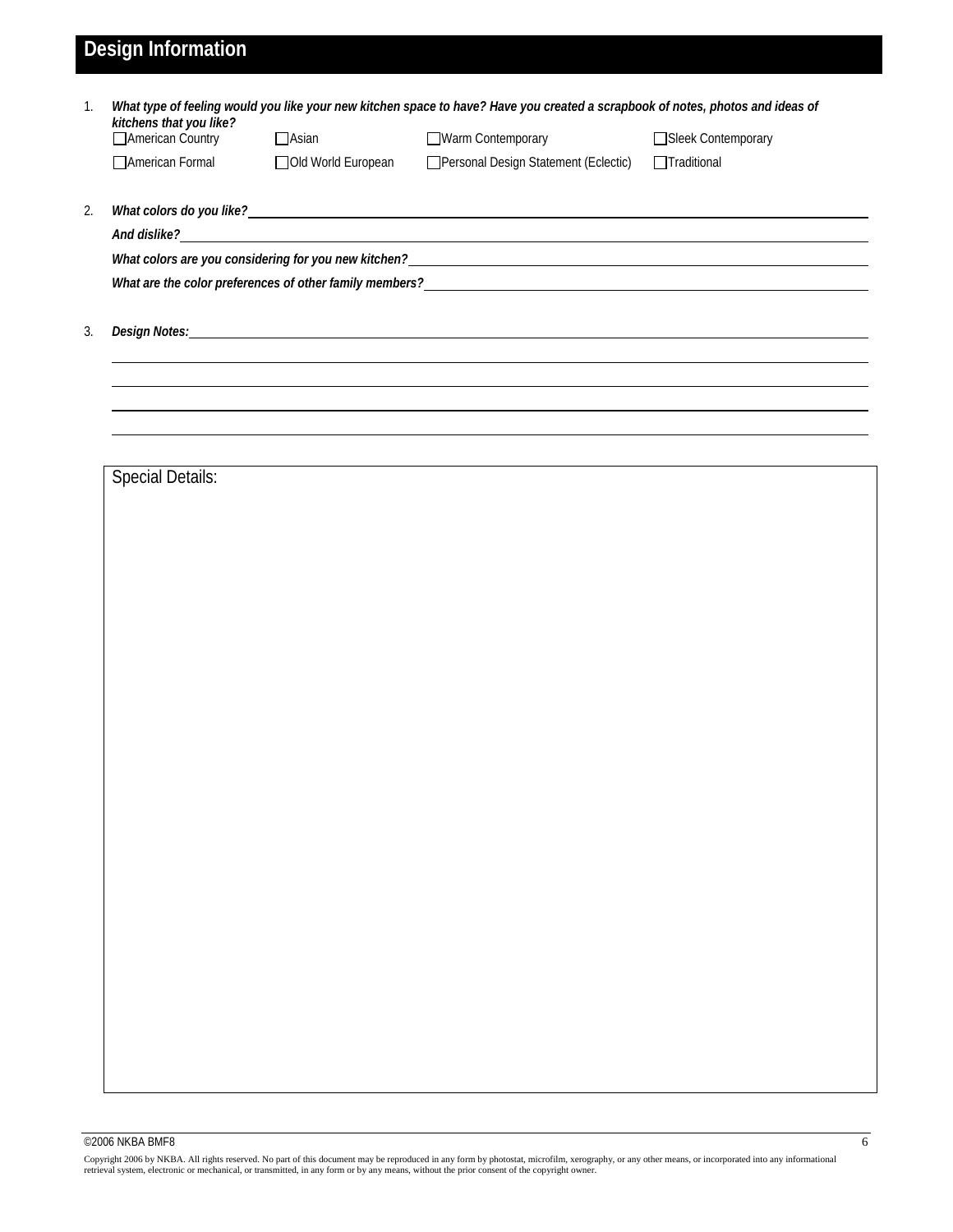| Cabinetry                   | Source               |                     |            |              |            |  |
|-----------------------------|----------------------|---------------------|------------|--------------|------------|--|
| Key: KS= Kitchen Specialist | Use Existing         | <b>Furnished by</b> |            | Installed by |            |  |
| O= Owner OA= Owners Agent   | $\Box$ Yes $\Box$ No | KS.                 | $O/OA$ $[$ | KS           | $O/OA$ $L$ |  |

| Construction        | Base | Wall            | Tall   | <b>Island</b> | <b>Face Material</b> | Base                        | Wall | Tall | Island                   |
|---------------------|------|-----------------|--------|---------------|----------------------|-----------------------------|------|------|--------------------------|
| Framed              |      | <b>Contract</b> |        |               | Wood-Species         | $\Box$                      |      |      |                          |
| Frameless           |      | $\mathsf{I}$    |        |               | Laminate             | П                           |      |      |                          |
| Door Type           |      |                 |        |               | Paint                | $\mathcal{L}_{\mathcal{A}}$ |      |      |                          |
| <b>Full Overlay</b> |      |                 |        |               | Acrylic              | $\mathbb{Z}^2$              |      |      |                          |
| Partial Overlay     |      | , I             | $\sim$ | $\sim$        | Metal                | $\overline{\phantom{a}}$    |      |      | $\overline{\phantom{a}}$ |
| Lip                 |      | $\mathsf{I}$    |        |               | Other_________       | $\Box$                      | Ξ    |      |                          |
| Inset               |      | <b>College</b>  |        | $\sim$        | Door Style:          |                             |      |      |                          |
| Hardware            |      |                 |        |               |                      |                             |      |      |                          |
| Knob                |      | ×.              | ×.     | $\sim$        |                      |                             |      |      |                          |
| Pull                |      | $\mathsf{I}$    |        |               | Color and Finish:    |                             |      |      |                          |
| Finger Pull         |      | ×.              |        |               |                      |                             |      |      |                          |
| Material            |      |                 |        |               |                      |                             |      |      |                          |

| <b>Face Material</b> | Base | Wall | Tall | <b>Island</b> |
|----------------------|------|------|------|---------------|
| Wood-Species         |      |      |      |               |
| Laminate             |      |      |      |               |
| Paint                |      |      |      |               |
| Acrylic              |      |      |      |               |
| Metal                |      |      |      |               |
| Other                |      |      |      |               |
| Door Style:          |      |      |      |               |
|                      |      |      |      |               |
|                      |      |      |      |               |
| Color and Finish:    |      |      |      |               |
|                      |      |      |      |               |
|                      |      |      |      |               |

|                             |             |      | <b>Storage Accessories or Organizers:</b> |               |  |                                    |  |  |  |  |  |  |  |  |
|-----------------------------|-------------|------|-------------------------------------------|---------------|--|------------------------------------|--|--|--|--|--|--|--|--|
|                             | <b>Base</b> | Wall | Tall                                      | <b>Island</b> |  |                                    |  |  |  |  |  |  |  |  |
| Appliance Garage            |             |      |                                           |               |  | Pull-out Cutting<br><b>Board</b>   |  |  |  |  |  |  |  |  |
| <b>Breadbox</b>             |             |      |                                           |               |  | Roll-out Cart                      |  |  |  |  |  |  |  |  |
| <b>Cutlery Tray</b>         |             |      |                                           |               |  | Roll-out Shelf                     |  |  |  |  |  |  |  |  |
| Door Shelf                  |             |      |                                           |               |  | Spice Rack / Drawer                |  |  |  |  |  |  |  |  |
| Drawer Divider / Insert     |             |      |                                           |               |  | Swing-out Shelf                    |  |  |  |  |  |  |  |  |
| Drawer Dish Storage         |             |      |                                           |               |  | Tilt-down Drawer                   |  |  |  |  |  |  |  |  |
| Drawer Pot / Pan<br>Storage |             |      |                                           |               |  | <b>Towel Bar</b>                   |  |  |  |  |  |  |  |  |
| Knife Block                 |             |      |                                           |               |  | <b>Trash Can</b>                   |  |  |  |  |  |  |  |  |
| Knife Drawer                |             |      |                                           |               |  | <b>Tray Dividers</b><br>(Vertical) |  |  |  |  |  |  |  |  |
| Lazy Susan /<br>Turntable   |             |      |                                           |               |  | Toe Kick Step Stool                |  |  |  |  |  |  |  |  |
| Mixer Lift-up               |             |      |                                           |               |  | Vegetable Bin /<br><b>Basket</b>   |  |  |  |  |  |  |  |  |
| Pantry                      |             |      |                                           |               |  | Wide / Deep Drawer                 |  |  |  |  |  |  |  |  |
| Plate Rack                  |             |      |                                           |               |  | Peg Board Drawer                   |  |  |  |  |  |  |  |  |
| Pot Rack                    |             |      |                                           |               |  |                                    |  |  |  |  |  |  |  |  |
| Pull-out Recycle Bin        |             |      |                                           |               |  | Other                              |  |  |  |  |  |  |  |  |

|             |      | sories or Organizers: |               |                                    |             |      |      |               |
|-------------|------|-----------------------|---------------|------------------------------------|-------------|------|------|---------------|
| <b>Base</b> | Wall | Tall                  | <b>Island</b> |                                    | <b>Base</b> | Wall | Tall | <b>Island</b> |
|             |      |                       |               | <b>Pull-out Cutting</b><br>Board   |             |      |      |               |
|             |      |                       |               | Roll-out Cart                      |             |      |      |               |
|             |      |                       |               | Roll-out Shelf                     |             |      |      |               |
|             |      |                       |               | Spice Rack / Drawer                |             |      |      |               |
|             |      |                       |               | Swing-out Shelf                    |             |      |      |               |
|             |      |                       |               | Tilt-down Drawer                   |             |      |      |               |
|             |      |                       |               | <b>Towel Bar</b>                   |             |      |      |               |
|             |      |                       |               | <b>Trash Can</b>                   |             |      |      |               |
|             |      |                       |               | <b>Tray Dividers</b><br>(Vertical) |             |      |      |               |
|             |      |                       |               | Toe Kick Step Stool                |             |      |      |               |
|             |      |                       |               | Vegetable Bin /<br>Basket          |             |      |      |               |
|             |      |                       |               | Wide / Deep Drawer                 |             |      |      |               |
|             |      |                       |               | Peg Board Drawer                   |             |      |      |               |
|             |      |                       |               |                                    |             |      |      |               |
|             |      |                       |               |                                    |             |      |      |               |

## $\circ$ 2006 NKBA BMF8 7

Copyright 2006 by NKBA. All rights reserved. No part of this document may be reproduced in any form by photostat, microfilm, xerography, or any other means, or incorporated into any informational<br>retrieval system, electron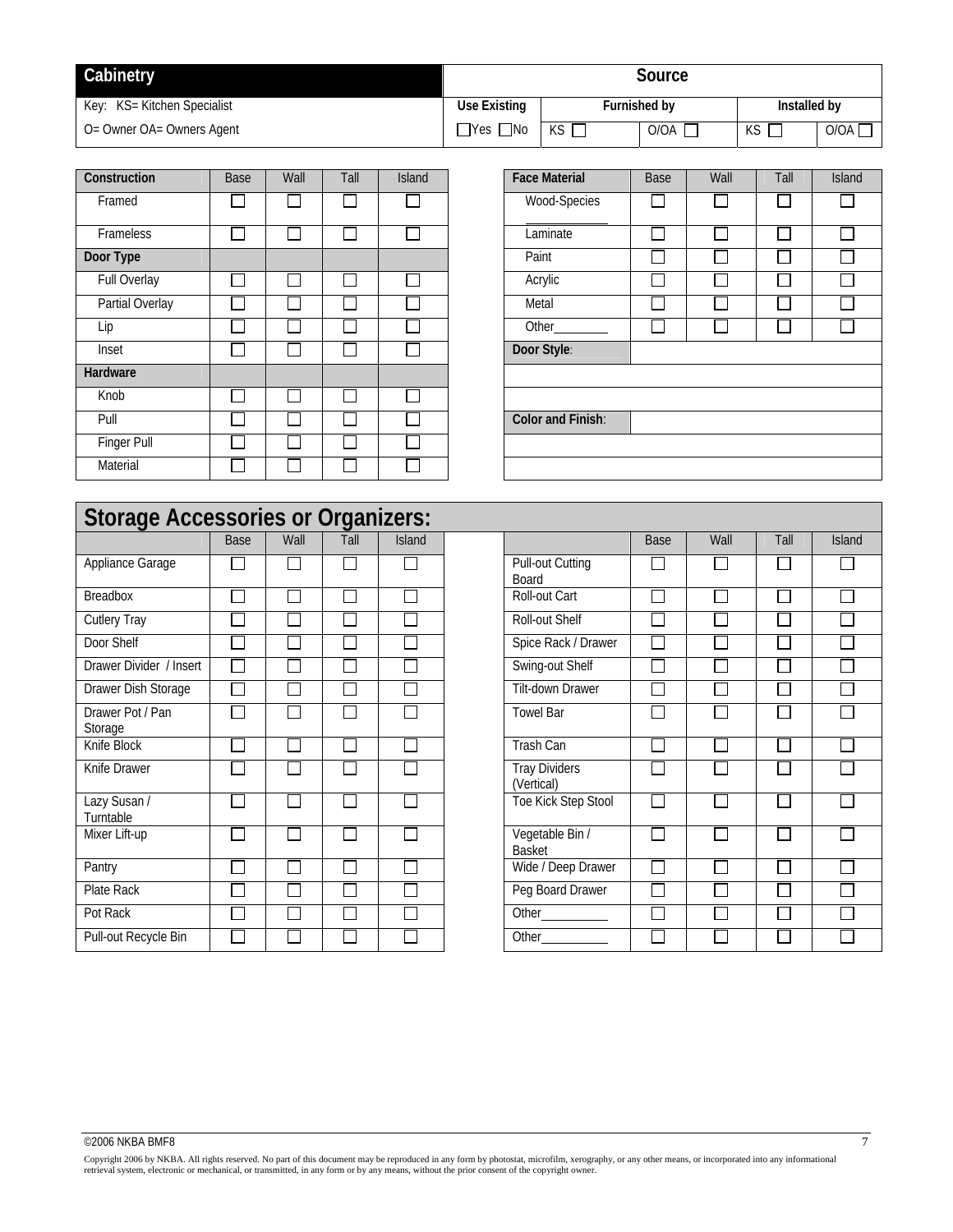| Soffit / Fascia              |                                               |              |         |                                                     |        |
|------------------------------|-----------------------------------------------|--------------|---------|-----------------------------------------------------|--------|
| Use Existing                 |                                               | Furnished by |         | Installed by                                        |        |
| $\Box$ Yes $\Box$ No         | $KS$ $\Box$                                   | AO\O         |         | KS I                                                | O/OA I |
| Fascia / Soffit Construction |                                               |              |         | <b>Fascia / Soffit Materials</b>                    |        |
|                              | □ Open □ Extended □ Flush □ Recessed □ Remove |              |         | ■ Wallpaper Wood Display Rail Paint Lighted Cornice |        |
| □ Other                      |                                               |              | □ Other |                                                     |        |

## **Countertops**

| <b>Use Existing</b>                                                                                                                                                                                                            |       |                          | Furnished by |       | Installed by             |                          |        |       |  |  |  |
|--------------------------------------------------------------------------------------------------------------------------------------------------------------------------------------------------------------------------------|-------|--------------------------|--------------|-------|--------------------------|--------------------------|--------|-------|--|--|--|
| $\Box$ Yes $\Box$ No                                                                                                                                                                                                           | KS    |                          | O/OA         |       | KS                       |                          | 0/0A [ |       |  |  |  |
| Material                                                                                                                                                                                                                       |       | Kitchen                  | Island       | Other | <b>Edge Treatment</b>    | Kitchen                  | Island | Other |  |  |  |
| Ceramic Tile                                                                                                                                                                                                                   |       | $\Box$                   | $\Box$       |       | <b>Thickness</b>         | J.                       | $\Box$ |       |  |  |  |
|                                                                                                                                                                                                                                | Size  |                          |              |       | Shape:                   | $\overline{\phantom{0}}$ | $\Box$ |       |  |  |  |
|                                                                                                                                                                                                                                | Grout |                          |              |       | Bevel                    | ×                        |        |       |  |  |  |
| Concrete                                                                                                                                                                                                                       |       | $\mathcal{L}$            | $\Box$       |       | Ogee                     | ÷,                       |        |       |  |  |  |
| <b>Engineered Stone</b><br>(quartz)                                                                                                                                                                                            |       | $\Box$                   | П            |       | <b>Bull Nose</b><br>Full | П                        |        |       |  |  |  |
| Granite                                                                                                                                                                                                                        |       |                          | ٦            |       | $1/2$ Full               | ٦                        |        |       |  |  |  |
| Limestone                                                                                                                                                                                                                      |       |                          | $\Box$       |       | Square                   | $\overline{\phantom{0}}$ |        |       |  |  |  |
| Marble                                                                                                                                                                                                                         |       |                          | $\Box$       |       | Eased                    | $\Box$                   | $\Box$ |       |  |  |  |
| Plastic Laminate                                                                                                                                                                                                               |       |                          |              |       | <b>Contrast Color</b>    |                          |        |       |  |  |  |
| <b>Stainless Steel</b>                                                                                                                                                                                                         |       |                          | $\Box$       |       | Other                    |                          |        |       |  |  |  |
| Soapstone                                                                                                                                                                                                                      |       |                          | $\Box$       |       | Backsplash               |                          |        |       |  |  |  |
| Solid Surface                                                                                                                                                                                                                  |       |                          | $\Box$       |       | Match to Counter         | ×                        |        |       |  |  |  |
| Wood                                                                                                                                                                                                                           |       |                          | $\Box$       |       | Full Height              | T,                       |        |       |  |  |  |
|                                                                                                                                                                                                                                |       |                          | ×            |       | Endsplash 4" High        | $\Box$                   |        |       |  |  |  |
|                                                                                                                                                                                                                                |       | $\overline{\phantom{a}}$ | $\Box$       |       | <b>Color or Pattern:</b> |                          |        |       |  |  |  |
|                                                                                                                                                                                                                                |       | $\Box$                   | П            |       | Details:                 |                          |        |       |  |  |  |
| <b>Color or Pattern:</b>                                                                                                                                                                                                       |       |                          |              |       |                          |                          |        |       |  |  |  |
| Details:                                                                                                                                                                                                                       |       |                          |              |       |                          |                          |        |       |  |  |  |
| Preparation:                                                                                                                                                                                                                   |       |                          |              |       |                          |                          |        |       |  |  |  |
| Describe:                                                                                                                                                                                                                      |       |                          |              |       |                          |                          |        |       |  |  |  |
|                                                                                                                                                                                                                                |       |                          |              |       |                          |                          |        |       |  |  |  |
| Decking: example and a series of the series of the series of the series of the series of the series of the series of the series of the series of the series of the series of the series of the series of the series of the ser |       |                          |              |       |                          |                          |        |       |  |  |  |
| Insert:                                                                                                                                                                                                                        |       |                          |              |       |                          |                          |        |       |  |  |  |
|                                                                                                                                                                                                                                |       |                          |              |       |                          |                          |        |       |  |  |  |

### $\circ$ 2006 NKBA BMF8 8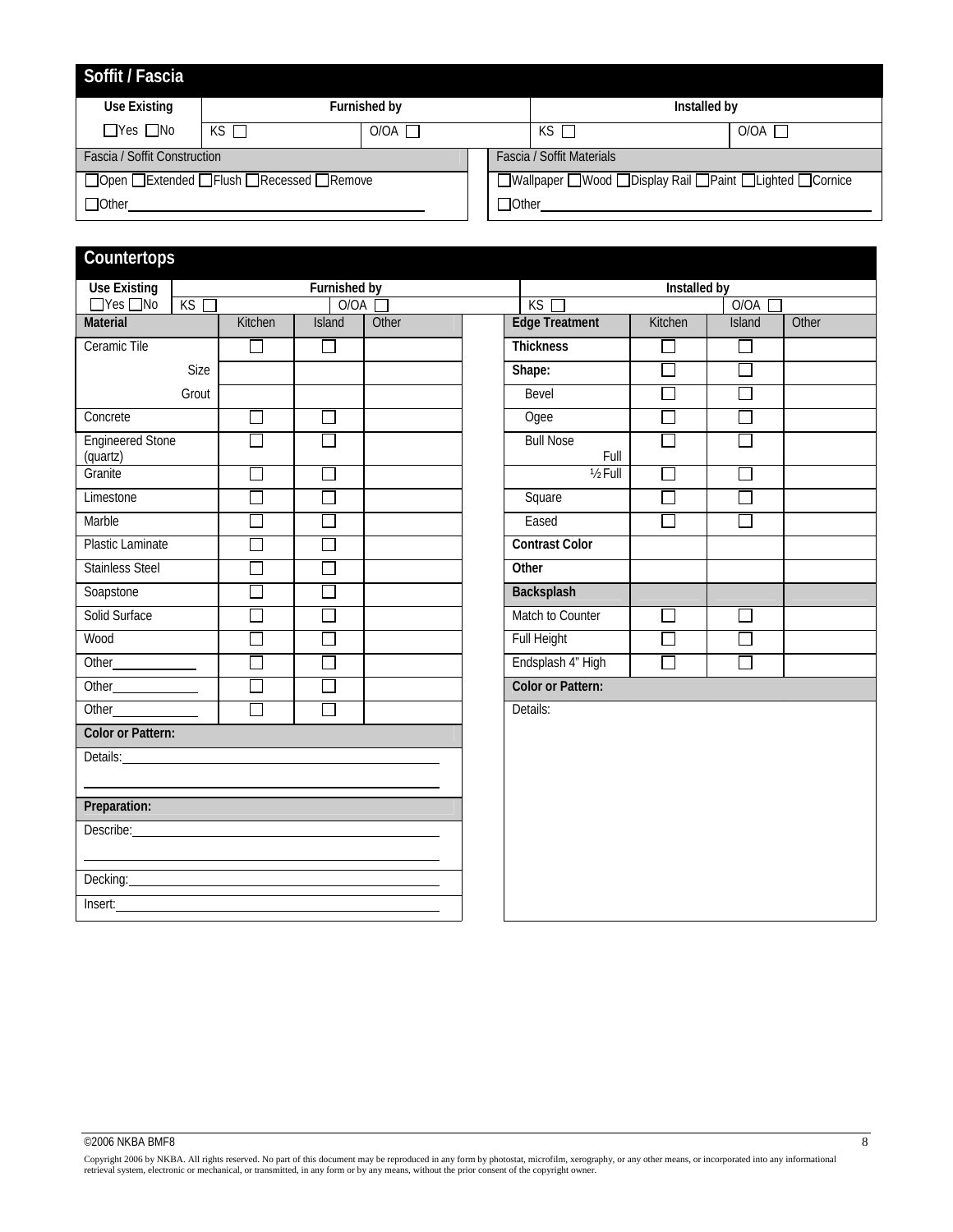| <b>Sink</b>            |    |           |              |           |                         |              |           |           |
|------------------------|----|-----------|--------------|-----------|-------------------------|--------------|-----------|-----------|
| <b>Use Existing</b>    |    |           | Furnished by |           |                         | Installed by |           |           |
| $\Box$ Yes $\Box$ No   | KS |           | O/OA         |           | $KS$ $\Box$             |              | O/OA      |           |
| <b>Material</b>        |    | Sink $#1$ | Sink $#2$    | Sink $#3$ | Mounting                | Sink #1      | Sink $#2$ | Sink $#3$ |
| Composite              |    |           |              |           | Self-Rimming            |              |           |           |
| Enamel / Cast Iron     |    |           |              |           | <b>Under-Mount</b>      |              |           |           |
| Porcelain / Steel      |    |           |              |           | Integral                |              |           |           |
| <b>Stainless Steel</b> |    |           |              |           | <b>Counter Section</b>  |              |           |           |
| Solid Surface          |    |           |              |           | Apron                   |              |           |           |
| Other_                 |    |           |              |           | Other                   |              |           |           |
| Other                  |    |           |              |           | <b>Special Features</b> | Sink $#1$    | Sink $#2$ | Sink $#3$ |
| <b>Number of Bowls</b> |    | Sink $#1$ | Sink $#2$    | Sink $#3$ | Drainboard L            |              |           |           |
| One                    |    |           |              |           | Drainboard R            |              |           |           |
| Two                    |    |           |              |           | <b>Strainer</b>         |              |           |           |
| Same Size              |    |           |              |           | Accessories             |              |           |           |
| Large / Small          |    |           |              |           |                         |              |           |           |
| Three                  |    |           |              |           | $\overline{2}$          |              |           |           |
| Color                  |    | Sink $#1$ | Sink $#2$    | Sink $#3$ | 3                       |              |           |           |
|                        |    |           |              |           | 4                       |              |           |           |
| Details:               |    |           |              |           | $\overline{5}$          |              |           |           |
|                        |    |           |              |           |                         |              |           |           |

| Faucet                 |            |              |           |                     |                       |              |           |           |
|------------------------|------------|--------------|-----------|---------------------|-----------------------|--------------|-----------|-----------|
| <b>Use Existing</b>    |            | Furnished by |           |                     |                       | Installed by |           |           |
| $\Box$ Yes $\Box$ No   | KS<br>O/OA |              |           | $KS$ $\Box$<br>O/OA |                       |              |           |           |
| <b>Material</b>        | Sink $#1$  | Sink $#2$    | Sink $#3$ |                     | Style / Features      | Sink $#1$    | Sink $#2$ | Sink $#3$ |
| <b>Brass</b>           |            |              |           |                     | One Handle □L □R      |              |           |           |
| Chrome                 |            |              |           |                     | Two-Handles           |              |           |           |
| Epoxy-Color            |            |              |           |                     | <b>Bridge Type</b>    |              |           |           |
| Gold                   |            |              |           |                     | Pot Filler            |              |           |           |
| <b>Brushed Nickel</b>  |            |              |           |                     | Goose Neck            |              |           |           |
| Pewter                 |            |              |           |                     | Pull-out Spray        |              |           |           |
| <b>Stainless Steel</b> |            |              |           |                     | Automatic Operation   |              |           |           |
| Other__________        |            |              |           |                     | <b>Other Features</b> | Sink $#1$    | Sink $#2$ | Sink#3    |
| Other                  |            |              |           |                     | Separate Spray        |              |           |           |
| Other                  |            |              |           |                     | Instant Hot           |              |           |           |
| Other                  |            |              |           |                     | <b>Water Filter</b>   |              |           |           |
| Other                  |            |              |           |                     | Dishwasher Air Gap    |              |           |           |

| <b>Dispensers</b>    |    |           |                     |           |              |           |           |           |  |  |
|----------------------|----|-----------|---------------------|-----------|--------------|-----------|-----------|-----------|--|--|
| <b>Use Existing</b>  |    |           | <b>Furnished by</b> |           | Installed by |           |           |           |  |  |
| $\Box$ Yes $\Box$ No | KS |           | O/OA                |           | KS           |           | O/OA      |           |  |  |
| <b>Type</b>          |    | Sink $#1$ | Sink $#2$           | Sink $#3$ | <b>Type</b>  | Sink $#1$ | Sink $#2$ | Sink $#3$ |  |  |
| Dish Detergent       |    |           |                     |           | Hand Soap    |           |           |           |  |  |
| Hand Lotion          |    |           |                     |           |              |           |           |           |  |  |

| <b>Lighting Systems</b> |                  |                     |                |                |                     |                |                     |  |  |  |
|-------------------------|------------------|---------------------|----------------|----------------|---------------------|----------------|---------------------|--|--|--|
| <b>Use Existing</b>     |                  | Furnished by        |                | Installed by   |                     |                |                     |  |  |  |
| $\Box$ Yes $\Box$ No    | $KS$ $\Box$      | O/OA                |                | KS I           | O/OA                |                |                     |  |  |  |
| General                 |                  |                     |                | Ambient        |                     |                |                     |  |  |  |
| Incandescent            | <b>⊣</b> Halogen | <b>TFluorescent</b> | <b>T</b> Xenon | <b>Cove</b>    | Recessed            | Pendant        | Surface mtd.        |  |  |  |
| <b>Decorative</b>       |                  |                     |                | $\sqcap$ Track | <b>Incandescent</b> | $\Box$ Halogen | <b>TFluorescent</b> |  |  |  |
| Incandescent            | <b>⊣</b> Halogen | ∃Fluorescent        | <b>T</b> Xenon | Other          |                     |                |                     |  |  |  |
| <b>Under Cabinet</b>    |                  |                     |                | Other          |                     |                |                     |  |  |  |
| Incandescent            | ∃Halogen         | <b>]Fluorescent</b> | Kenon          | Other          |                     |                |                     |  |  |  |

## $\circ$ 2006 NKBA BMF8 9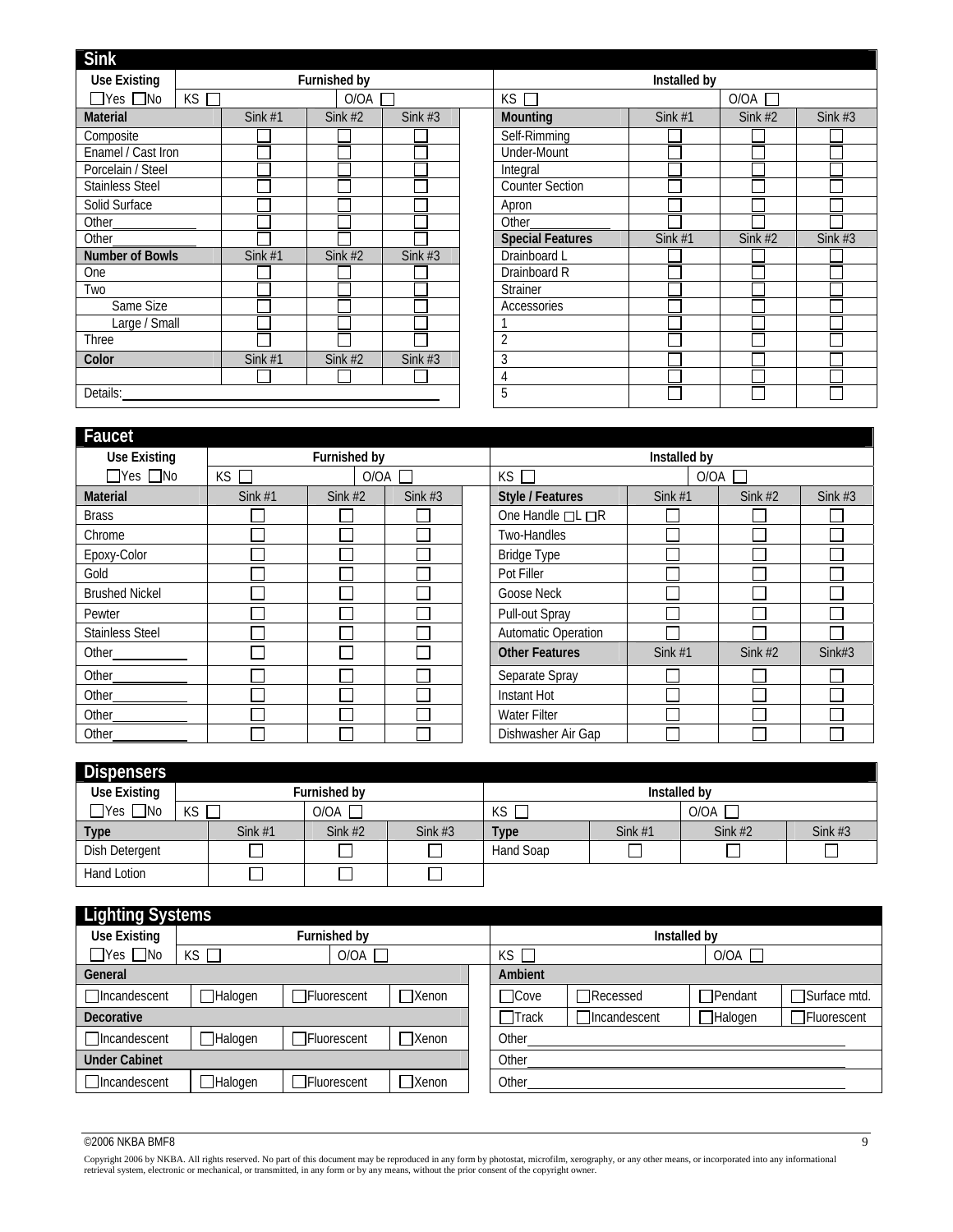## **Appliance & Fixture Specifications - Option 1 (Option 1 to be used by design professionals who select specific appliances for the client.)**

| Size                   | Color                      | Item / Description                                                                                                       | Manufacturer          | Model #                         | <b>Notes</b>                                                                                   |
|------------------------|----------------------------|--------------------------------------------------------------------------------------------------------------------------|-----------------------|---------------------------------|------------------------------------------------------------------------------------------------|
| <b>Surface Cooking</b> |                            |                                                                                                                          |                       |                                 | Configuration: P=Professional CT=Cooktop (controls on top)<br>RT=Range Top (controls on front) |
|                        |                            |                                                                                                                          | Style: $DI = Drop-in$ |                                 | FS=Freestanding SI = Slide-in                                                                  |
|                        |                            | Range<br>Config.<br>Fuel                                                                                                 |                       |                                 |                                                                                                |
|                        |                            | Cooktop<br>Config.<br>Fuel                                                                                               |                       |                                 |                                                                                                |
|                        |                            | Fuel<br>Rangetop<br>Config.                                                                                              |                       |                                 |                                                                                                |
|                        | <b>Surface Ventilation</b> | □Interior Blower<br>$\Box$ Recirculate<br>$\Box$ Remote Blower                                                           | $\Box$ CFM            | $\Box$ Height $\Box$ Transition |                                                                                                |
|                        |                            | Hood: Wall Mounted Island                                                                                                |                       |                                 |                                                                                                |
|                        |                            | Duct Cover:                                                                                                              |                       |                                 |                                                                                                |
|                        |                            | Hood Liner and/or Blower:                                                                                                |                       |                                 |                                                                                                |
|                        |                            | Down Draft:                                                                                                              |                       |                                 |                                                                                                |
|                        |                            | Micro Combo:                                                                                                             |                       |                                 |                                                                                                |
| <b>Oven Cooking</b>    |                            |                                                                                                                          |                       |                                 |                                                                                                |
|                        |                            | □Double<br>Oven: $\Box$ Single                                                                                           |                       |                                 |                                                                                                |
|                        |                            | Oven / Microwave Combo                                                                                                   |                       |                                 |                                                                                                |
|                        |                            | Warming Drawer<br>Quantity:                                                                                              |                       |                                 |                                                                                                |
|                        |                            | Microwave and Specialty Ovens<br>Configuration: CT= Countertop BI= Built-In OTR= Over The Range                          |                       |                                 |                                                                                                |
|                        |                            | Microwave<br>Confiig.                                                                                                    |                       |                                 |                                                                                                |
|                        |                            | Trim Kit:                                                                                                                |                       |                                 |                                                                                                |
|                        |                            | Other:                                                                                                                   |                       |                                 |                                                                                                |
| Refrigeration          |                            | Configuration: SxS= Side-by-Side UCDR= Undercounter Drawers UCD= Undercounter Door L/R TF= Top Freezer BF=Bottom Freezer |                       |                                 |                                                                                                |
|                        |                            | Style: Free Standing BI= Built-In (Standard) IN=Built-In (Integrated) AR=All Refrigerator AF=All Freezer                 |                       |                                 |                                                                                                |
|                        |                            | Refrig. Config<br>Style:                                                                                                 |                       |                                 |                                                                                                |
|                        |                            | Refrig. Config<br>Style:                                                                                                 |                       |                                 |                                                                                                |
|                        |                            | Refrig. Config<br>Style:                                                                                                 |                       |                                 |                                                                                                |
|                        |                            | Front Panel                                                                                                              |                       |                                 |                                                                                                |
|                        |                            | Dishwasher / Compactor / Icemaker<br>Style: ST= Standard IN= Integrated SI= Semi-Integrated DR=Drawer                    |                       |                                 |                                                                                                |
|                        |                            | Dishwasher<br>Style                                                                                                      |                       |                                 |                                                                                                |
|                        |                            | Compactor<br>Style                                                                                                       |                       |                                 |                                                                                                |
|                        |                            | Front Panel                                                                                                              |                       |                                 |                                                                                                |
| <b>Water Products</b>  |                            | Configuration: S= Single  D=Double  BL= Big and Little                                                                   |                       |                                 | Style: UM= Undermount TM= Top Mount IN= Intergral AP= Apron C=Counter Section                  |
|                        |                            | Sink #1 Config<br><b>Style</b>                                                                                           |                       |                                 |                                                                                                |
|                        |                            | Faucet:                                                                                                                  |                       |                                 |                                                                                                |
|                        |                            | Sink #2 Config<br><b>Style</b>                                                                                           |                       |                                 |                                                                                                |
|                        |                            | Faucet:                                                                                                                  |                       |                                 |                                                                                                |
|                        |                            | Sink $#3$<br>Config<br>Style                                                                                             |                       |                                 |                                                                                                |
|                        |                            | Faucet:                                                                                                                  |                       |                                 |                                                                                                |
|                        |                            | Sink Accessories:                                                                                                        |                       |                                 |                                                                                                |
|                        |                            | Instant Hot:                                                                                                             |                       |                                 |                                                                                                |
|                        |                            | Water Filter:                                                                                                            |                       |                                 |                                                                                                |
|                        |                            | Garbage Disposer<br>Quantity                                                                                             |                       |                                 |                                                                                                |
| Miscellaneous          |                            | (Laundry, BBQ / Outdoor Equip, Intercom, Vacuum, Espresso, Ironing Center, Water Softener, Warranty, etc.)               |                       |                                 |                                                                                                |
|                        |                            |                                                                                                                          |                       |                                 |                                                                                                |
|                        |                            |                                                                                                                          |                       |                                 |                                                                                                |
|                        |                            |                                                                                                                          |                       |                                 |                                                                                                |
|                        |                            |                                                                                                                          |                       |                                 |                                                                                                |

**End Appliance & Fixture Specifications - Option 1**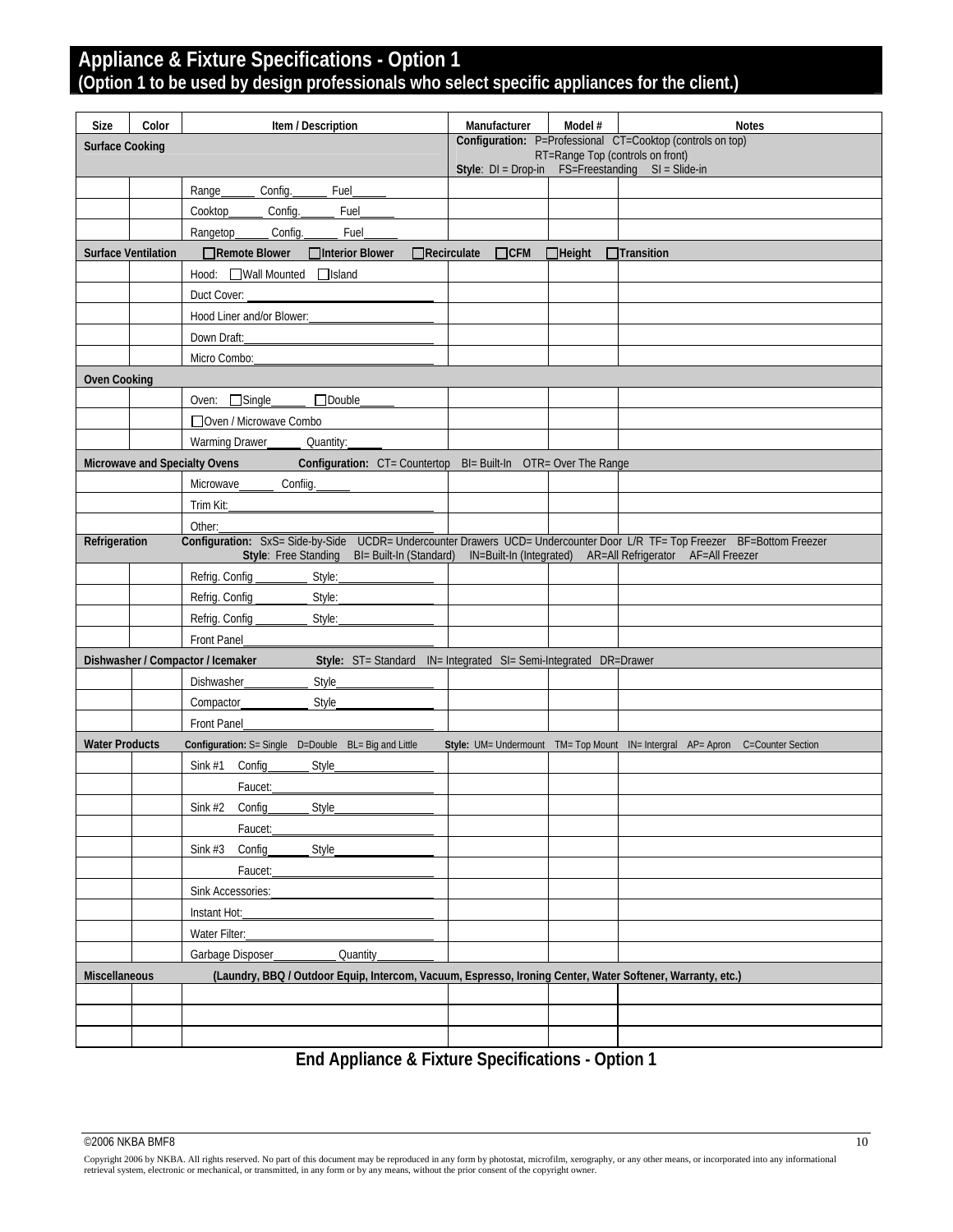## **Appliance & Fixture Specifications - Option 2**

**(Option 2 is used by designers who gather all generic appliance info., rather than specifying specific appliances.)** 

| Range                                 |              |                                            |                                               |  |                                   |                                       |                     | Cooktop / Range Top |           |                                               |  |
|---------------------------------------|--------------|--------------------------------------------|-----------------------------------------------|--|-----------------------------------|---------------------------------------|---------------------|---------------------|-----------|-----------------------------------------------|--|
| Use Existing                          |              | Furnished by                               | Installed by                                  |  |                                   | <b>Use Existing</b>                   |                     | Furnished by        |           | Installed by                                  |  |
| $\Box$ Yes $\Box$ No                  | KS           | O/OA                                       | KS I<br>O/OA                                  |  |                                   | $\Box$ Yes $\Box$ No                  | KS                  | O/OA                | <b>KS</b> | O/OA                                          |  |
| $\Box$ New $\Box$ Existing            | Finish:      | Size:                                      |                                               |  |                                   | $\Box$ New $\Box$ Existing Finish:    |                     | Size:               |           |                                               |  |
| Fuel                                  |              |                                            |                                               |  | Fuel                              |                                       |                     |                     |           |                                               |  |
| $\Box$ Electricity                    |              | ■Natural Gas                               |                                               |  | Natural Gas<br>$\Box$ Electricity |                                       |                     |                     |           |                                               |  |
| $\Box$ Propane                        |              |                                            |                                               |  |                                   | $\Box$ Propane                        |                     |                     |           |                                               |  |
| <b>Type</b>                           |              |                                            |                                               |  |                                   | <b>Type</b>                           |                     |                     |           |                                               |  |
| $\Box$ Free-Standing                  |              | $\Box$ Drop-In                             | □Slide-In                                     |  |                                   | Free-Standing                         |                     | $\Box$ Drop-In      |           | <b>Nalide-In</b>                              |  |
| $\Box$ Integrated                     |              | Professional Style                         |                                               |  |                                   | $\Box$ Integrated                     |                     |                     |           | Professional Style                            |  |
| <b>Electric Surface Units</b>         |              |                                            |                                               |  |                                   | <b>Electric Surface Units</b>         |                     |                     |           |                                               |  |
| □Conventional Coil                    |              | Solid Disk                                 | □Sealed Glass                                 |  |                                   | □Conventional Coil                    |                     | <b>□Solid Disk</b>  |           | □Sealed Glass                                 |  |
|                                       |              | (Electric Hob)                             | Ceramic                                       |  |                                   |                                       |                     | (Electric Hob)      |           | Ceramic                                       |  |
| $\Box$ Magnetic Induction             |              | □Halogen Unit                              | $\Box$ Thermostatic<br><b>Controlled Unit</b> |  |                                   | □Magnetic Induction                   |                     | □Halogen Unit       |           | $\Box$ Thermostatic<br><b>Controlled Unit</b> |  |
| □Dual Size Unit                       |              |                                            |                                               |  |                                   | □Dual Size Unit                       |                     |                     |           |                                               |  |
| <b>Gas Surface Units</b>              |              |                                            |                                               |  | <b>Gas Surface Units</b>          |                                       |                     |                     |           |                                               |  |
| □ Open-Air (Conventional)             |              | $\Box$ Sealed                              | $\Box$ High BTU                               |  |                                   | □ Open-Air (Conventional)             |                     | $\Box$ Sealed       |           | $\Box$ High BTU                               |  |
| <b>Surface Controls</b>               |              |                                            |                                               |  |                                   | <b>Surface Controls</b>               |                     |                     |           |                                               |  |
| $\Box$ Electronic                     |              | □Conventional Knob                         |                                               |  |                                   | □Electronic                           | □ Conventional Knob |                     |           | $\Box$ Griddle<br>$\Box$ Grill                |  |
| <b>Other Cooking Surface Features</b> |              |                                            |                                               |  |                                   | <b>Other Cooking Surface Features</b> |                     |                     |           |                                               |  |
| $\Box$ Griddle                        | $\Box$ Grill |                                            |                                               |  |                                   |                                       |                     |                     |           |                                               |  |
| <b>Oven Features</b>                  |              |                                            |                                               |  |                                   |                                       |                     |                     |           |                                               |  |
| □Electric Oven                        |              | <b>TGas Oven</b>                           | <b>TBroiler</b>                               |  |                                   |                                       |                     |                     |           |                                               |  |
| □Convection Oven                      |              | □ Pyrolytic (Self-<br>Cleaning)            | □ Other                                       |  |                                   |                                       |                     |                     |           |                                               |  |
|                                       |              | Controls: □ Conventional Knob □ Electronic |                                               |  |                                   |                                       |                     |                     |           |                                               |  |
| <b>Other Range Features</b>           |              |                                            |                                               |  |                                   |                                       |                     |                     |           |                                               |  |
|                                       |              |                                            |                                               |  |                                   |                                       |                     |                     |           |                                               |  |

### **Ventilation System**  Use Existing **Furnished by Below Contained by The Second Contained by Installed by Installed by Installed by Installed by Installed by Installed by Installed by Installed by Installed by Installed by Installed by Installed** Yes □No │KS □ │O/OA □ │KS □ │O/OA Updraft / Canopy **Downdraft / Proximity** Exhaust Recirculating Burface Mount Pop-Up (Behind Cooktop) Pop-Up (Next to Cooktop) **Hood Ventilation System Installation** ■Match to Cooktop Match to Cabinetry New Ductwork Needed New Ductor New Ductwork Needed Duct Termination □ Custom Design Slim Line / Telescoping Space to Run Ductwork

| <b>Ovens</b>                                      |     |                     |                           |                    |                                    |     | <b>Microwave Oven</b> |                      |              |
|---------------------------------------------------|-----|---------------------|---------------------------|--------------------|------------------------------------|-----|-----------------------|----------------------|--------------|
| Use Existing                                      |     | <b>Furnished by</b> |                           | Installed by       | Use Existing                       |     | <b>Furnished by</b>   |                      | Installed by |
| $\Box$ Yes $\Box$ No                              | KS. | O/OA                | $KS\Box$                  | $O/OA$ $\Gamma$    | $\Box$ Yes $\Box$ No               | KS. | O/OA                  | KS.                  | O/O          |
| Conventional                                      |     |                     |                           |                    | Microwave Oven                     |     |                       |                      |              |
| New Existing Finish:                              |     | Size:               |                           |                    | $\Box$ New $\Box$ Existing Finish: |     |                       | Size:                |              |
| Configuration                                     |     |                     |                           |                    | <b>Installation</b>                |     |                       |                      |              |
| $\Box$ Single                                     |     | Double              |                           | Combo Micro / Oven | Free-Standing                      |     | Boxed/Built-In        |                      | Int          |
| Under-Counter Installation                        |     |                     | Wall Installation         |                    | Configuration                      |     |                       |                      |              |
| Convection Cooking-                               |     | Convection Cooking- |                           | Steam Cooking      | Microwave-Ventilation Combo        |     |                       | Professional Style   |              |
| elective                                          |     | Gas                 |                           |                    |                                    |     |                       |                      |              |
| High-Speed Cooking                                |     |                     | Pyrolytic (Self-Cleaning) |                    | Microwave-Convection Cooking       |     |                       | Microwave-Light Cook |              |
| Controls: <b>□ Conventional Knob</b> □ Electronic |     |                     |                           |                    | <b>Features</b>                    |     |                       |                      |              |
| <b>Other Features</b>                             |     |                     |                           |                    | □Browning Element                  |     |                       | Turntable            |              |
|                                                   |     |                     |                           |                    |                                    |     |                       |                      |              |
|                                                   |     |                     |                           |                    |                                    |     |                       |                      |              |

| <i>r</i> ens                             |     |                            |                           |                    |                                    |                     | <b>Microwave Oven</b> |                           |              |
|------------------------------------------|-----|----------------------------|---------------------------|--------------------|------------------------------------|---------------------|-----------------------|---------------------------|--------------|
| Jse Existing                             |     | <b>Furnished by</b>        |                           | Installed by       | Use Existing                       | <b>Furnished by</b> |                       |                           | Installed by |
| $\exists$ Yes $\Box$ No                  | KS. | O/OA                       | KS                        | O/OA               | $\Box$ Yes $\Box$ No               | KS.                 | O/OA                  | KS.                       | O/OA         |
| nventional                               |     |                            |                           |                    | Microwave Oven                     |                     |                       |                           |              |
| New Existing Finish:                     |     | Size:                      |                           |                    | $\Box$ New $\Box$ Existing Finish: |                     |                       | Size:                     |              |
| <b>nfiguration</b>                       |     |                            |                           |                    | <b>Installation</b>                |                     |                       |                           |              |
| Single                                   |     | Double                     |                           | Combo Micro / Oven | Free-Standing                      |                     | Boxed/Built-In        |                           | Integrated   |
| <b>Under-Counter Installation</b>        |     |                            | Wall Installation         |                    | Configuration                      |                     |                       |                           |              |
| Convection Cooking-<br>ctive             |     | Convection Cooking-<br>Gas |                           | Steam Cooking      | Microwave-Ventilation Combo        |                     |                       | <b>Professional Style</b> |              |
| High-Speed Cooking                       |     |                            | Pyrolytic (Self-Cleaning) |                    | Microwave-Convection Cooking       |                     |                       | Microwave-Light Cooking   |              |
| ntrols: □ Conventional Knob □ Electronic |     |                            |                           |                    | <b>Features</b>                    |                     |                       |                           |              |
| er Features                              |     |                            |                           |                    | ■Browning Element                  |                     |                       | Turntable                 |              |
|                                          |     |                            |                           |                    |                                    |                     |                       |                           |              |
|                                          |     |                            |                           |                    |                                    |                     |                       |                           |              |

 $^{\circ}$ 2006 NKBA BMF8 11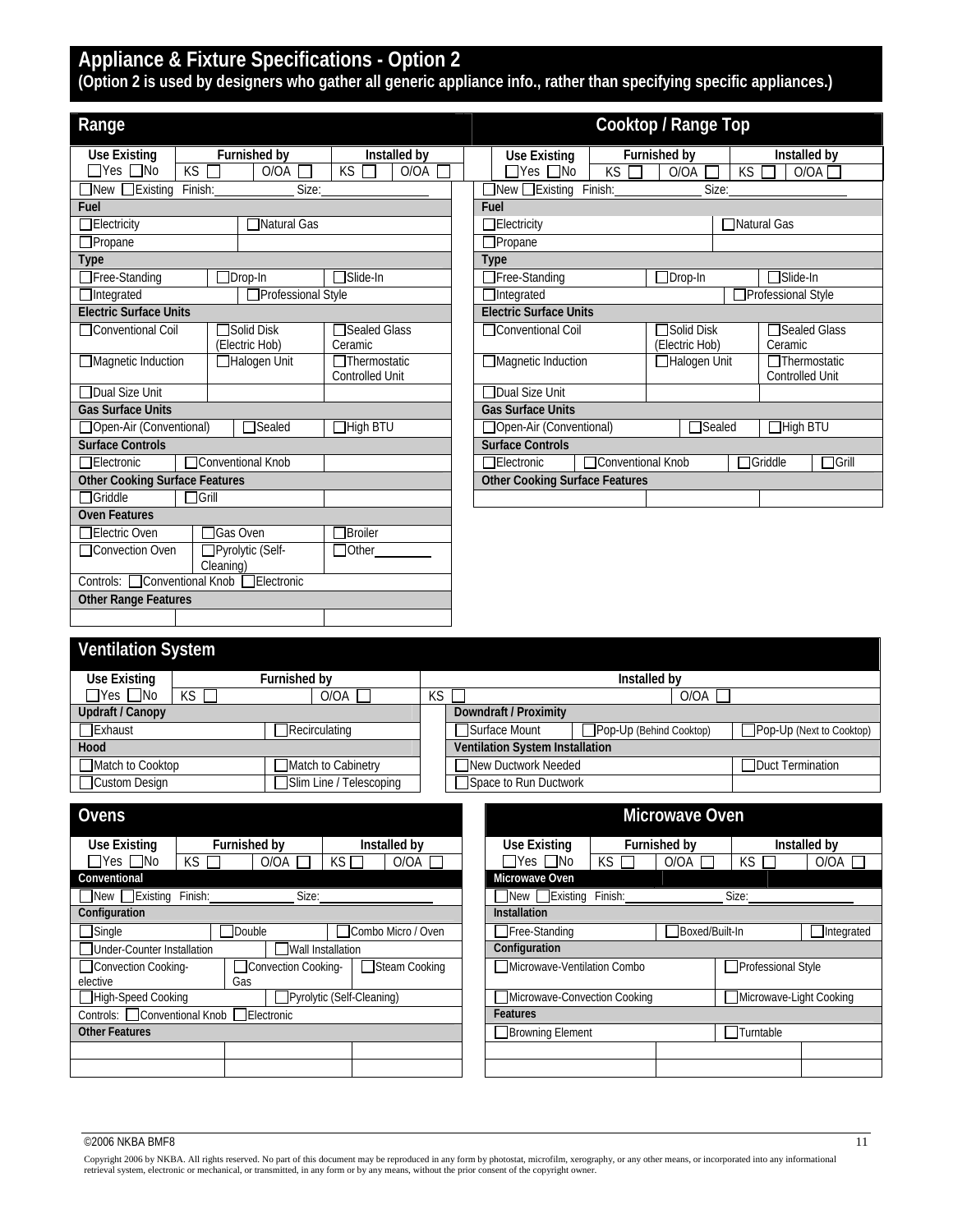## **Refrigerator / Freezer**

| <b>Use Existing</b>      |                                |    |  | Furnished by |                |                                 | Installed by |              |    |
|--------------------------|--------------------------------|----|--|--------------|----------------|---------------------------------|--------------|--------------|----|
| $\Box$ Yes $\Box$ No     | KS<br>$\overline{O}/OA$ $\Box$ |    |  |              | $KS$ $\square$ | $O/OA$ $\Box$                   |              |              |    |
| <b>Type</b>              |                                | #1 |  | #2<br>#3     |                | <b>Features</b>                 | #1           | #2           | #3 |
| Single Door Refrigerator |                                |    |  |              |                | Ice Maker                       |              |              |    |
| Single Door Freezer      |                                |    |  |              |                | Ice Dispenser (Door)            |              |              |    |
| Refrigerator / Freezer:  |                                |    |  |              |                |                                 |              |              |    |
| Side by Side             |                                |    |  |              |                | Mini-Door Access                |              |              |    |
| <b>Top Mount</b>         |                                |    |  |              |                | Water Disp. (Outside)           |              |              |    |
| <b>Bottom Mount</b>      |                                |    |  |              |                | <b>LCD Screen</b>               |              |              |    |
| Undercounter             |                                |    |  |              |                |                                 |              |              |    |
| <b>Modular Units:</b>    |                                |    |  |              |                |                                 |              |              |    |
| Refrigerator Drawers     |                                |    |  |              |                | <b>Other Features</b>           | #1           | #2           | #3 |
| <b>Freezer Drawers</b>   |                                |    |  |              |                |                                 |              |              |    |
| Freezer:                 |                                |    |  |              |                |                                 |              |              |    |
| Upright                  |                                |    |  |              |                |                                 |              |              |    |
| Chest                    |                                |    |  |              |                |                                 |              |              |    |
| <b>Installation</b>      |                                | #1 |  | #2           | #3             | <b>Other Cooling Appliances</b> |              |              |    |
| Free-Standing            |                                |    |  |              |                | □Ice Maker                      |              | Wine Storage |    |
| Boxed-In                 |                                |    |  |              |                |                                 |              |              |    |
| Integrated               |                                |    |  |              |                |                                 |              |              |    |
| Under-Counter            |                                |    |  |              |                |                                 |              |              |    |
| <b>Decorative Panels</b> |                                |    |  |              |                |                                 |              |              |    |

|                                 | Installed by |               |    |
|---------------------------------|--------------|---------------|----|
| $KS$ $\Box$                     |              | $O/OA$ $\Box$ |    |
| <b>Features</b>                 | #1           | #2            | #3 |
| Ice Maker                       |              |               |    |
| Ice Dispenser (Door)            |              |               |    |
| Mini-Door Access                |              |               |    |
| Water Disp. (Outside)           |              |               |    |
| <b>LCD Screen</b>               |              |               |    |
|                                 |              |               |    |
|                                 |              |               |    |
| <b>Other Features</b>           | #1           | #2            | #3 |
|                                 |              |               |    |
|                                 |              |               |    |
|                                 |              |               |    |
|                                 |              |               |    |
| <b>Other Cooling Appliances</b> |              |               |    |
| Ice Maker                       |              | Wine Storage  |    |

| <b>Dishwasher</b>          |             |               |                            |               |  |    |  |  |  |
|----------------------------|-------------|---------------|----------------------------|---------------|--|----|--|--|--|
| <b>Use Existing</b>        |             | Furnished by  | Installed by               |               |  |    |  |  |  |
| $\Box$ Yes $\Box$ No       | $KS$ $\Box$ | $O/OA$ $\Box$ | $KS$ $\square$             | $O/OA$ $\Box$ |  |    |  |  |  |
| <b>Type</b>                | #1          | #2            | <b>Interior Finish</b>     | #1            |  | #2 |  |  |  |
| Door                       |             |               | Plastic                    |               |  |    |  |  |  |
| <b>Drawers</b>             |             |               | <b>Stainless</b>           |               |  |    |  |  |  |
| <b>Installation</b>        | #1          | #2            | <b>Dishwasher Features</b> | #1            |  | #2 |  |  |  |
| Built-In                   |             |               | <b>Adjustable Shelves</b>  |               |  |    |  |  |  |
| Integrated with Decorative |             |               | Flatware Trays             |               |  |    |  |  |  |
| Panel to Match Cabinets    |             |               |                            |               |  |    |  |  |  |
| <b>Stainless Steel</b>     |             |               | Multiple Racks             |               |  |    |  |  |  |
| Color Front                |             |               | Special Cycles             |               |  |    |  |  |  |
|                            |             |               | Stem Storage               |               |  |    |  |  |  |

| <b>Other Clean-Up Appliances</b> |             |    |    |                 |    |  |      |                        |  |              |  |    |
|----------------------------------|-------------|----|----|-----------------|----|--|------|------------------------|--|--------------|--|----|
| Use Existing                     |             |    |    | Furnished by    |    |  |      |                        |  | Installed by |  |    |
| $\Box$ Yes $\Box$ No             | $KS$ $\Box$ |    |    | $O/OA$ $\Gamma$ |    |  |      | O/OA<br>КS             |  |              |  |    |
| <b>Type</b>                      |             | #1 | #2 |                 | #3 |  | Type |                        |  | #1           |  | #3 |
| Disposer:                        |             |    |    |                 |    |  |      | <b>Trash Compactor</b> |  |              |  |    |
| <b>Batch Feed</b>                |             |    |    |                 |    |  |      |                        |  |              |  |    |
| <b>Continuous Feed</b>           |             |    |    |                 |    |  |      |                        |  |              |  |    |

| <b>Other Appliances</b>   |     |           |                 |         |                  |                |                |
|---------------------------|-----|-----------|-----------------|---------|------------------|----------------|----------------|
| Use Existing              |     |           | Furnished by    |         |                  | Installed by   |                |
| $\Box$ Yes $\Box$ No      | KS. |           | $O/OA$ $\Gamma$ |         | KS               |                | O/OA           |
| Type:                     |     |           |                 |         |                  |                |                |
| Built-In Small Appliances |     | Computer  | <b>Intercom</b> |         | $\Box$ VCR / DVD | Warming Drawer | Washer / Dryer |
| ∏Radio                    |     | Telephone | Television      | TOther: |                  | TOther:        | 70ther:        |

## **End of Appliance & Fixture Specifications - Option 2**

 $^{\circ}$ 2006 NKBA BMF8 12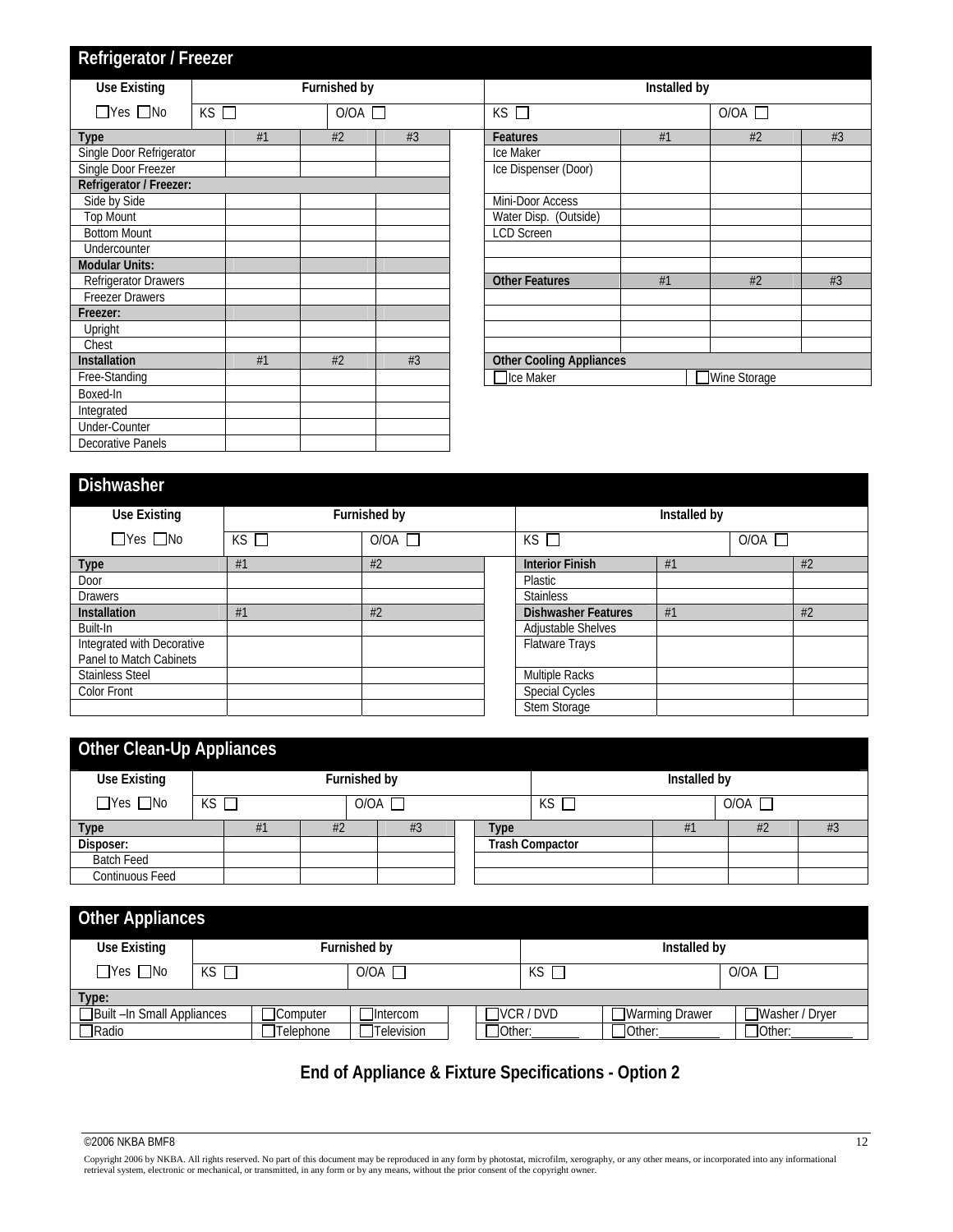| Flooring                                                                             |  |               |  |                     |                                   |  |              |                                       |             |                                                                                                           |                               |            |                    |
|--------------------------------------------------------------------------------------|--|---------------|--|---------------------|-----------------------------------|--|--------------|---------------------------------------|-------------|-----------------------------------------------------------------------------------------------------------|-------------------------------|------------|--------------------|
|                                                                                      |  |               |  |                     |                                   |  |              |                                       |             |                                                                                                           |                               |            |                    |
| <b>Use Existing</b><br>$\Box$ Yes $\Box$ No                                          |  | KS            |  | <b>Furnished by</b> | O/OA                              |  | KS           |                                       |             |                                                                                                           | Installed by<br>O/OA          |            |                    |
| <b>Floor Preparation</b>                                                             |  |               |  |                     |                                   |  |              | <b>Floor Covering</b>                 |             |                                                                                                           |                               |            |                    |
| Removal: Removal:                                                                    |  |               |  |                     |                                   |  |              | <b>Material</b>                       |             |                                                                                                           |                               |            |                    |
| Leveling:                                                                            |  |               |  |                     |                                   |  |              | $\Box$ Bamboo                         |             | $\Box$ Carpet                                                                                             | Ceramic Tile                  |            | $\Box$ Cork        |
| $\Box$ Shim:                                                                         |  |               |  |                     |                                   |  |              | $\Box$ Laminate                       |             | <b>TLinoleum</b>                                                                                          | □Vinyl-Sheet                  |            | $\n  W$            |
| Subfloor Material:                                                                   |  |               |  |                     |                                   |  |              | $\Box$ Wood                           |             | Wood-Engineered                                                                                           | $\Box$ Stone                  |            | Other:             |
| Underlayment:                                                                        |  |               |  |                     |                                   |  |              | <b>Color or Pattern:</b>              |             |                                                                                                           |                               |            |                    |
| Baseboard Under Trim:                                                                |  |               |  |                     |                                   |  |              | Describe:                             |             |                                                                                                           |                               |            |                    |
| Transition Treatment                                                                 |  |               |  |                     |                                   |  |              |                                       |             |                                                                                                           |                               |            |                    |
| <b>Windows</b><br>Slider = $S$<br>$Casement = C$<br>$V$ inyl = $V$<br>Aluminum $= A$ |  |               |  |                     |                                   |  |              |                                       |             | Check all that apply.<br>Double-Hung = DH Skylight = SL<br>Aluminum Clad = $AC$ Wood = W Glass Block = GB | $Bow = BO$                    | $Bay = BA$ |                    |
| <b>Use Existing</b><br>Furnished by                                                  |  |               |  |                     |                                   |  |              |                                       |             |                                                                                                           | Installed by                  |            |                    |
| $\Box$ Yes $\Box$ No<br>KS<br>O/OA<br>Interior Wall Patch:                           |  |               |  |                     |                                   |  |              | KS<br><b>Exterior Wall Patch:</b>     |             |                                                                                                           | O/OA<br>Sink Vent Relocation: |            |                    |
| Window #                                                                             |  | Configuration |  |                     |                                   |  |              |                                       | <b>Size</b> |                                                                                                           |                               |            | <b>Screen</b>      |
|                                                                                      |  |               |  |                     |                                   |  |              |                                       |             |                                                                                                           |                               |            | Screen: ■Yes ■No   |
|                                                                                      |  |               |  |                     |                                   |  |              |                                       |             |                                                                                                           |                               |            | Screen: ■Yes ■No   |
|                                                                                      |  |               |  |                     |                                   |  |              |                                       |             |                                                                                                           |                               |            | Screen: Nes ONo    |
|                                                                                      |  |               |  |                     |                                   |  |              |                                       |             |                                                                                                           |                               |            | Screen: △Yes △No   |
|                                                                                      |  |               |  |                     |                                   |  |              |                                       |             |                                                                                                           |                               |            | Screen: △Yes △No   |
|                                                                                      |  |               |  |                     |                                   |  |              |                                       |             |                                                                                                           |                               |            | Screen: □Yes □No   |
| <b>Doors</b>                                                                         |  |               |  |                     | $Bi-Fold = BF$<br>Solid Core = SC |  | Slider = $S$ | Check all that apply.<br>$Steel = ST$ |             | $Pocket = P$ French = F<br>Hollow Core = HC                                                               | Swing $=$ SW                  |            |                    |
| <b>Use Existing</b>                                                                  |  |               |  | <b>Furnished by</b> |                                   |  |              |                                       |             |                                                                                                           | Installed by                  |            |                    |
| $\Box$ Yes $\Box$ No                                                                 |  | KS            |  |                     | O/OA                              |  |              |                                       | KS          |                                                                                                           |                               | O/OA       |                    |
| Door#                                                                                |  | Configuration |  | Hinge               |                                   |  |              |                                       |             | <b>Size</b>                                                                                               |                               |            | <b>Screen</b>      |
|                                                                                      |  |               |  | $\Box$ L $\Box$ R   |                                   |  |              |                                       |             |                                                                                                           |                               |            | Screen: ■Yes ■No   |
|                                                                                      |  |               |  | $\Box$ L $\Box$ R   |                                   |  |              |                                       |             |                                                                                                           |                               |            | Screen: △Yes △No   |
|                                                                                      |  |               |  | $\Box$ L $\Box$ R   |                                   |  |              |                                       |             |                                                                                                           |                               |            | Screen: ■ Yes ■ No |
|                                                                                      |  |               |  | $\Box$ l $\Box$ R   |                                   |  |              |                                       |             |                                                                                                           |                               |            | Screen: Nes ONo    |
|                                                                                      |  |               |  | $\Box$ l $\Box$ R   |                                   |  |              |                                       |             |                                                                                                           |                               |            | Screen: Ves ONo    |
|                                                                                      |  |               |  | $\Box$ l $\Box$ R   |                                   |  |              |                                       |             |                                                                                                           |                               |            | Screen: △Yes △No   |
|                                                                                      |  |               |  | $\Box$ L $\Box$ R   |                                   |  |              |                                       |             |                                                                                                           |                               |            | Screen: △Yes △No   |
| Hardware Finish:                                                                     |  |               |  |                     |                                   |  |              |                                       |             |                                                                                                           | Passage □ Privacy □ Knob      |            | $\Box$ Lever       |
|                                                                                      |  |               |  |                     |                                   |  |              |                                       |             | (Note: Door hinging determined as you face door and open toward you.)                                     |                               |            |                    |
| <b>Decorative Surfaces</b>                                                           |  |               |  |                     |                                   |  |              |                                       |             |                                                                                                           |                               |            |                    |
| <b>Use Existing</b>                                                                  |  |               |  |                     | Furnished by                      |  |              |                                       |             |                                                                                                           | Installed by                  |            |                    |
| $\Box$ Yes $\Box$ No                                                                 |  |               |  |                     | O/OA                              |  |              |                                       |             | KS                                                                                                        |                               |            | O/OA               |
| KS<br>New Plaster/Drywall<br><b>Wall Preparation</b><br>Clean                        |  |               |  |                     |                                   |  |              | $\Box$ Patch Exist                    |             | Remove Exist. Covering:                                                                                   |                               |            |                    |

| <b>Wall Finish</b>      | <b>Wallpaper</b>                 |                     | <b>TPaint</b>    | 7Tile               |                    | $\Box$ Other:  |                         |  |
|-------------------------|----------------------------------|---------------------|------------------|---------------------|--------------------|----------------|-------------------------|--|
| Ceiling Finish          | Wallpaper<br><b>∃Paint</b>       |                     |                  | <b>∃Suspended</b>   | <b>Naulted</b>     |                | $\Box$ Other:           |  |
| Ceiling Preparation     |                                  | New Plaster/Drywall |                  | <b>TPatch Exist</b> |                    |                | Remove Exist. Covering: |  |
|                         | 70ther:                          |                     |                  |                     | $\exists$ Repairs: |                |                         |  |
| <b>Window Treatment</b> | <b>TFabric</b><br><b>7Blinds</b> |                     | <b>TShutters</b> |                     |                    | <b>TOther:</b> |                         |  |
|                         |                                  |                     |                  |                     |                    |                |                         |  |

 $\degree$ 2006 NKBA BMF8 13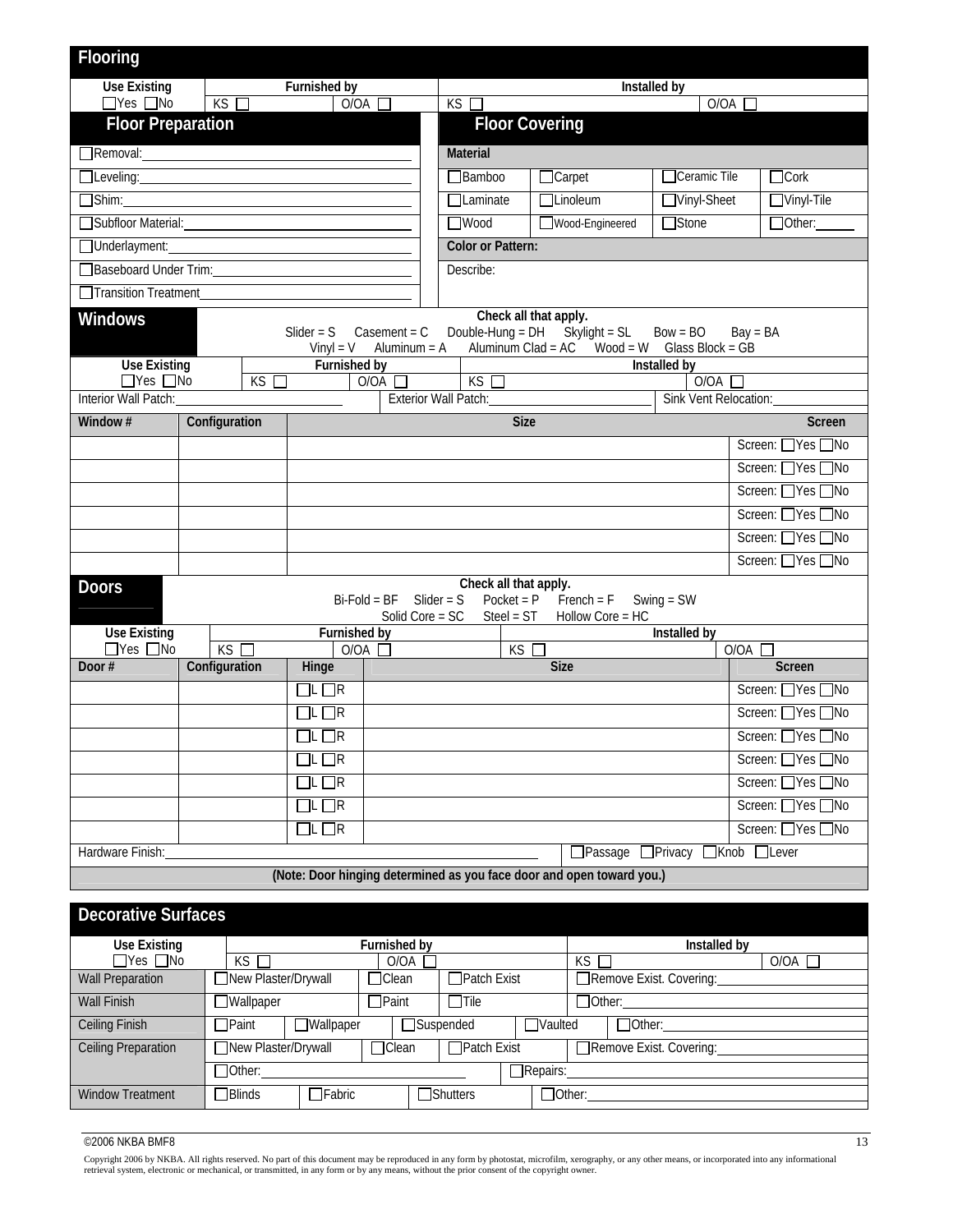| Construction                          |                      | Source         |                | Category                                                                                                                                                                                                                                                                                                                                                                                                                                                                                                                                                                                             |
|---------------------------------------|----------------------|----------------|----------------|------------------------------------------------------------------------------------------------------------------------------------------------------------------------------------------------------------------------------------------------------------------------------------------------------------------------------------------------------------------------------------------------------------------------------------------------------------------------------------------------------------------------------------------------------------------------------------------------------|
|                                       | Use                  |                | Responsibility |                                                                                                                                                                                                                                                                                                                                                                                                                                                                                                                                                                                                      |
|                                       | Existing             | KS             | O/OA           |                                                                                                                                                                                                                                                                                                                                                                                                                                                                                                                                                                                                      |
| <b>HVAC</b><br>Details:               | $\Box$ Yes $\Box$ No | $\Box$         | $\mathsf{L}$   | Air Conditioning System Age: 1988                                                                                                                                                                                                                                                                                                                                                                                                                                                                                                                                                                    |
|                                       |                      |                |                | Heating System Age: 1997<br>Planned Improvements:                                                                                                                                                                                                                                                                                                                                                                                                                                                                                                                                                    |
|                                       |                      |                |                | Cooking Ventilation Ductwork Age: 1988                                                                                                                                                                                                                                                                                                                                                                                                                                                                                                                                                               |
| <b>Electrical Work</b>                | $\Box$ Yes $\Box$ No |                | $\mathbf{I}$   | New Service Panel:                                                                                                                                                                                                                                                                                                                                                                                                                                                                                                                                                                                   |
| Details:                              |                      |                |                |                                                                                                                                                                                                                                                                                                                                                                                                                                                                                                                                                                                                      |
| Plumbing:                             | $\Box$ Yes $\Box$ No |                | $\Box$         | New Rough-In Requirements:<br>Modifications to Exist. Lines: 1988. Modifications to Exist. Lines:                                                                                                                                                                                                                                                                                                                                                                                                                                                                                                    |
| <b>General Carpentry</b>              | $\Box$ Yes $\Box$ No | $\mathbb{R}^n$ | П              | Demolition Work:<br>Exist. Fixture and Equip. Removal: <b>Existen Fixture</b><br>Trash Removal: Manual Assemblance Contract Contract Contract Contract Contract Contract Contract Contract Contract Contract Contract Contract Contract Contract Contract Contract Contract Contract Contract Contract Contract<br>Reconstruction Work (Except as previously noted.)<br>Doors:<br>Interior Walls: <u>Contract of the Contract of Australian Contract of Australian Contract of Australian Contract of</u><br>Exterior Walls: No. 2014 19:00 No. 2014<br>Cabinet Install. / Woodworking Trim Install: |
| <b>Miscellaneous Work</b><br>Details: | $\Box$ Yes $\Box$ No |                |                | Jobsite / Room Clean-up: 1999<br>Building Permit(s): 2008 2014 2022 2023 2024 2022 2023 2024 2022 2023 2024 2022 2023 2024 2022 2023 2024 2022 2023 2024 2022 2023 2024 2022 2023 2024 2022 2023 2024 2022 2023 2024 2022 2023 2024 2022 2023 2024 2022 2023 20<br>Structural Engineering / Architectural Fees:<br>Jobsite Delivery: Note and the Contract of the Contract of the Contract of the Contract of the Contract of the                                                                                                                                                                    |

Copyright 2006 by NKBA. All rights reserved. No part of this document may be reproduced in any form by photostat, microfilm, xerography, or any other means, or incorporated into any informational<br>retrieval system, electron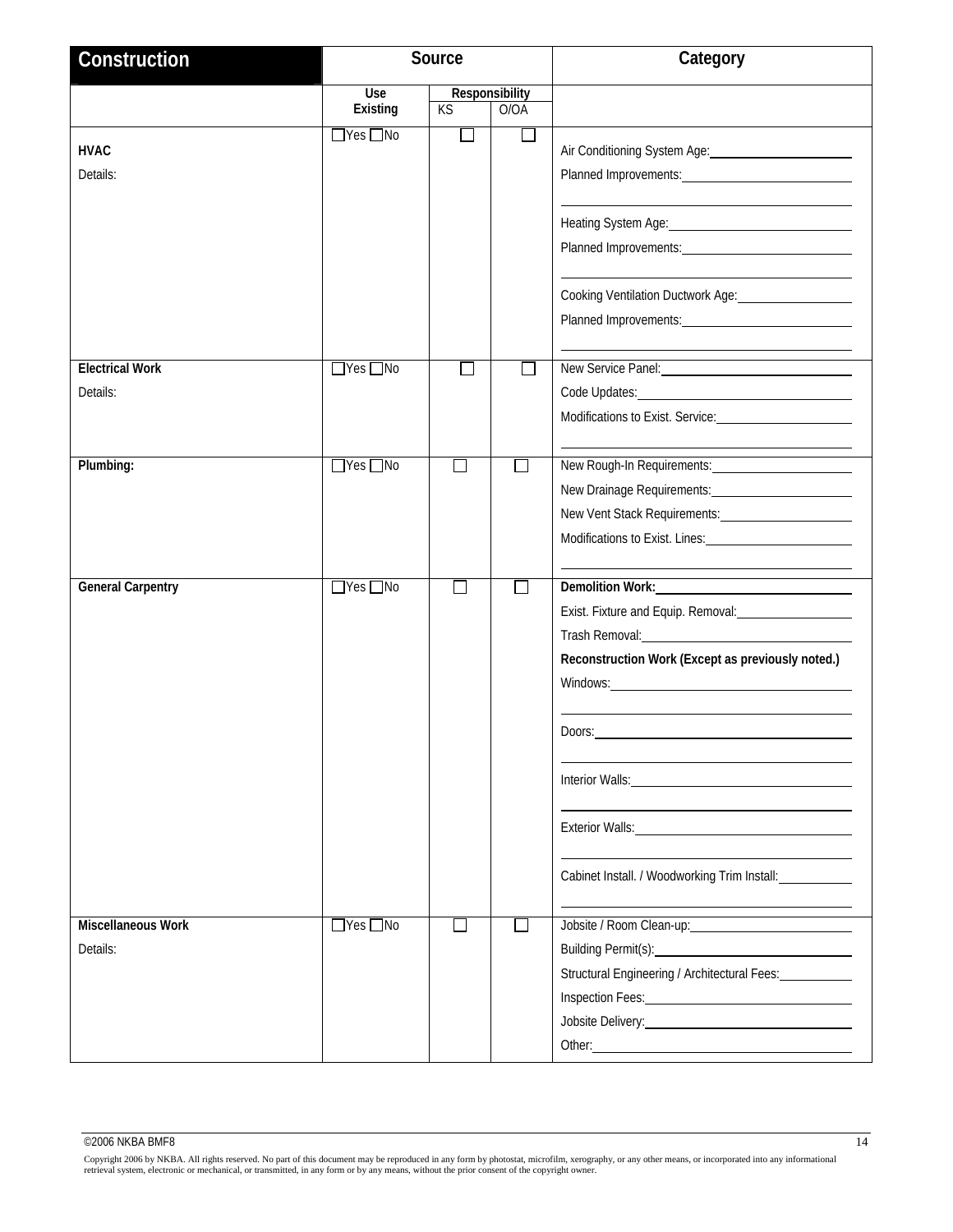| <b>Existing Construction Details</b> |                                                                                                                                                                                                                                     |
|--------------------------------------|-------------------------------------------------------------------------------------------------------------------------------------------------------------------------------------------------------------------------------------|
|                                      |                                                                                                                                                                                                                                     |
|                                      | Delivery Truck Clearances: Manual Clearances: Elevator Size Limitations: Manual Clearances: Manual Clearances                                                                                                                       |
| 2. Type of Neighborhood:             | □Rural □Suburban □Urban □Historic □Mixed Use □Multi-Family □Gated Community □Planned Development                                                                                                                                    |
| 3. Type of Home:                     |                                                                                                                                                                                                                                     |
| 4. Structure of Home:                | □ One-Story □ Two-Story □ Three-Story □ Ranch □ Split-Level □ Split-Foyer/Raised Ranch □ Other: ______________                                                                                                                      |
|                                      |                                                                                                                                                                                                                                     |
|                                      |                                                                                                                                                                                                                                     |
|                                      | Are there historic covenants or restrictions affecting the home?<br>The management of the contract of the contract of the contract of the contract of the contract of the contract of the contract of the contract of the contra    |
|                                      | 8. Is the home part of a Homeowner's Association? Ves No<br>Is there Homeowner's Association covenants or restrictions affecting the home? $\Box$ Yes $\Box$ No                                                                     |
| 9.                                   | Style of Home (Interior) Style of Home (Interior)                                                                                                                                                                                   |
|                                      | Colors: <u>colors: colors:</u> colors: colors: colors: colors: colors: colors: colors: colors: colors: colors: colors: colors: colors: colors: colors: colors: colors: colors: colors: colors: colors: colors: colors: colors: colo |
|                                      |                                                                                                                                                                                                                                     |
|                                      |                                                                                                                                                                                                                                     |
|                                      |                                                                                                                                                                                                                                     |
| Other:                               |                                                                                                                                                                                                                                     |
|                                      |                                                                                                                                                                                                                                     |
|                                      |                                                                                                                                                                                                                                     |
| 10. Room Below Kitchen               |                                                                                                                                                                                                                                     |

 $\circ$ 2006 NKBA BMF8 15

Copyright 2006 by NKBA. All rights reserved. No part of this document may be reproduced in any form by photostat, microfilm, xerography, or any other means, or incorporated into any informational<br>retrieval system, electron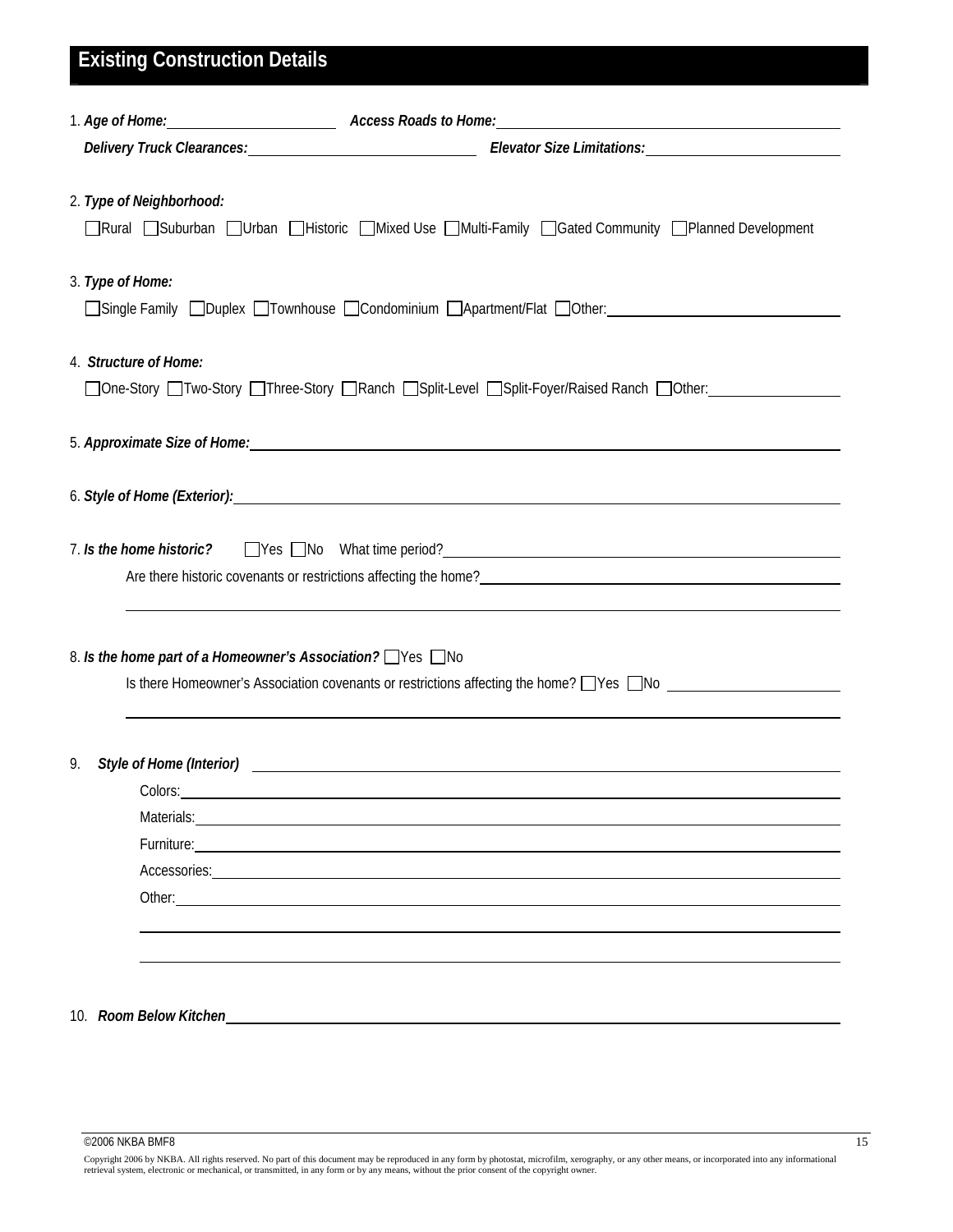# **Existing Construction Details- continued**

|           | 11. Condition of -                                                                                                                                                                                                             |
|-----------|--------------------------------------------------------------------------------------------------------------------------------------------------------------------------------------------------------------------------------|
|           | Surface Walls                                                                                                                                                                                                                  |
|           | Floors:                                                                                                                                                                                                                        |
|           | Ceilings:                                                                                                                                                                                                                      |
|           | Soffit / Fascia:                                                                                                                                                                                                               |
|           | (Parallel Wall to Within 34) Squareness of Corners: Contract the Contract of Corners of Corners:                                                                                                                               |
|           | Is there any hazardous material to be removed?<br><u> and there</u> any hazardous material to be removed?                                                                                                                      |
|           | 12. Construction of Floor: Slab Frame                                                                                                                                                                                          |
|           | 13. Direction of Floor Joists: Parallel to Longest Kitchen Wall Perpendicular to Longest Kitchen Wall Joist Height:                                                                                                            |
|           | 14. <i>Exterior:</i> □Brick □Aluminum □Stucco □Wood □Other:                                                                                                                                                                    |
|           | 15. <i>Interior:</i> □Drywall □Lath & Plaster □Wood □Other: <u>△△△△△△△△△△△△△△△△△△△△△△</u> △△△△△△△△                                                                                                                             |
|           | 16. Windows Can Be Changed: Wes No Doors Can Be Relocated: Nes No Walls Can Be Relocated: Nes No                                                                                                                               |
|           | 17. Windows: Sliders <b>Double Hung Skylights DCasement DGreenhouse DBow/Bay DOther:</b>                                                                                                                                       |
|           |                                                                                                                                                                                                                                |
|           |                                                                                                                                                                                                                                |
| Access:   |                                                                                                                                                                                                                                |
|           |                                                                                                                                                                                                                                |
|           | Basement: 2000 Crawl Space: 2000 Crawl Space: 2000 Crawl Space: 2000 Crawl Space: 2000 Crawl Space: 2000 Crawl Space: 2000 Crawl Space: 2000 Crawl Space: 2000 Crawl Space: 2000 Crawl Space: 2000 Crawl Space: 2000 Crawl Spa |
|           | Material Storage: 1988 Collection Area: 1988 Collection Area: 1989 Collection Area: 1989 Collection Area: 1989 Collection Area: 1989 Collection Area: 1989 Collection Area: 1989 Collection Area: 1989 Collection Area: 1989 C |
|           | HVAC: Describe Existing System: Heating: Ventilation: Air Conditioning:                                                                                                                                                        |
| Plumbing: |                                                                                                                                                                                                                                |
|           |                                                                                                                                                                                                                                |
|           | Add Additional Line: Note that the contract of the contract of the contract of the contract of the contract of the contract of the contract of the contract of the contract of the contract of the contract of the contract of |
|           | Electrical                                                                                                                                                                                                                     |
|           | $GFCI$ Existing: $\Box$ Yes<br>$\Box$ No                                                                                                                                                                                       |
|           | New Wiring Access: □Hard □Average □Easy<br>Number of Circuits Open for Expansion: Number of Circuits Open for Expansion:                                                                                                       |
|           | Existing Electrical Service Capacity: _________________<br>Number of 120V Circuits: Number of 240V Circuits:                                                                                                                   |
|           |                                                                                                                                                                                                                                |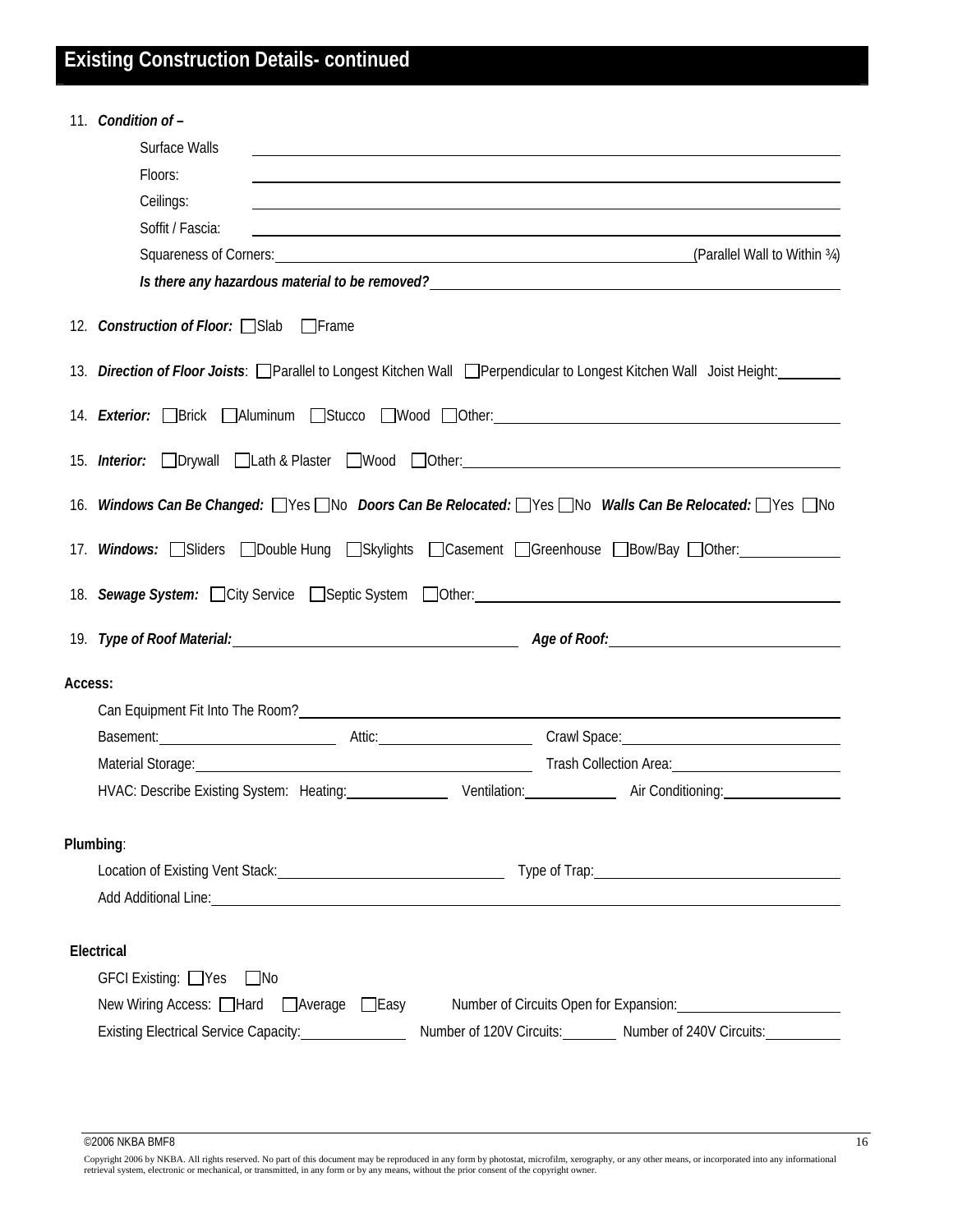

### $@2006$  NKBA BMF8 17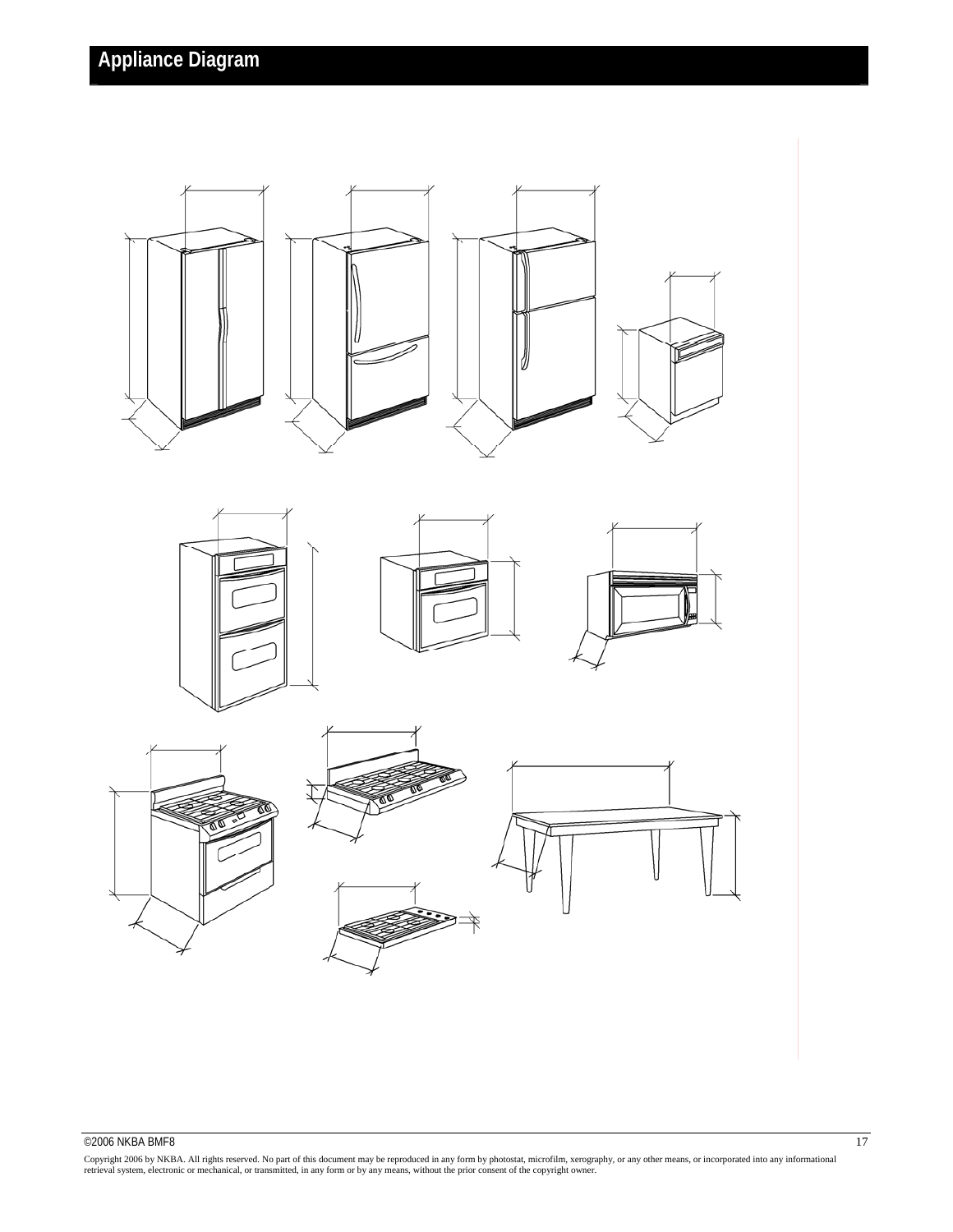

#### $\overline{\textcirc}$  2006 NKBA BMF8 18

Copyright 2006 by NKBA. All rights reserved. No part of this document may be reproduced in any form by photostat, microfilm, xerography, or any other means, or incorporated into any informational<br>retrieval system, electron